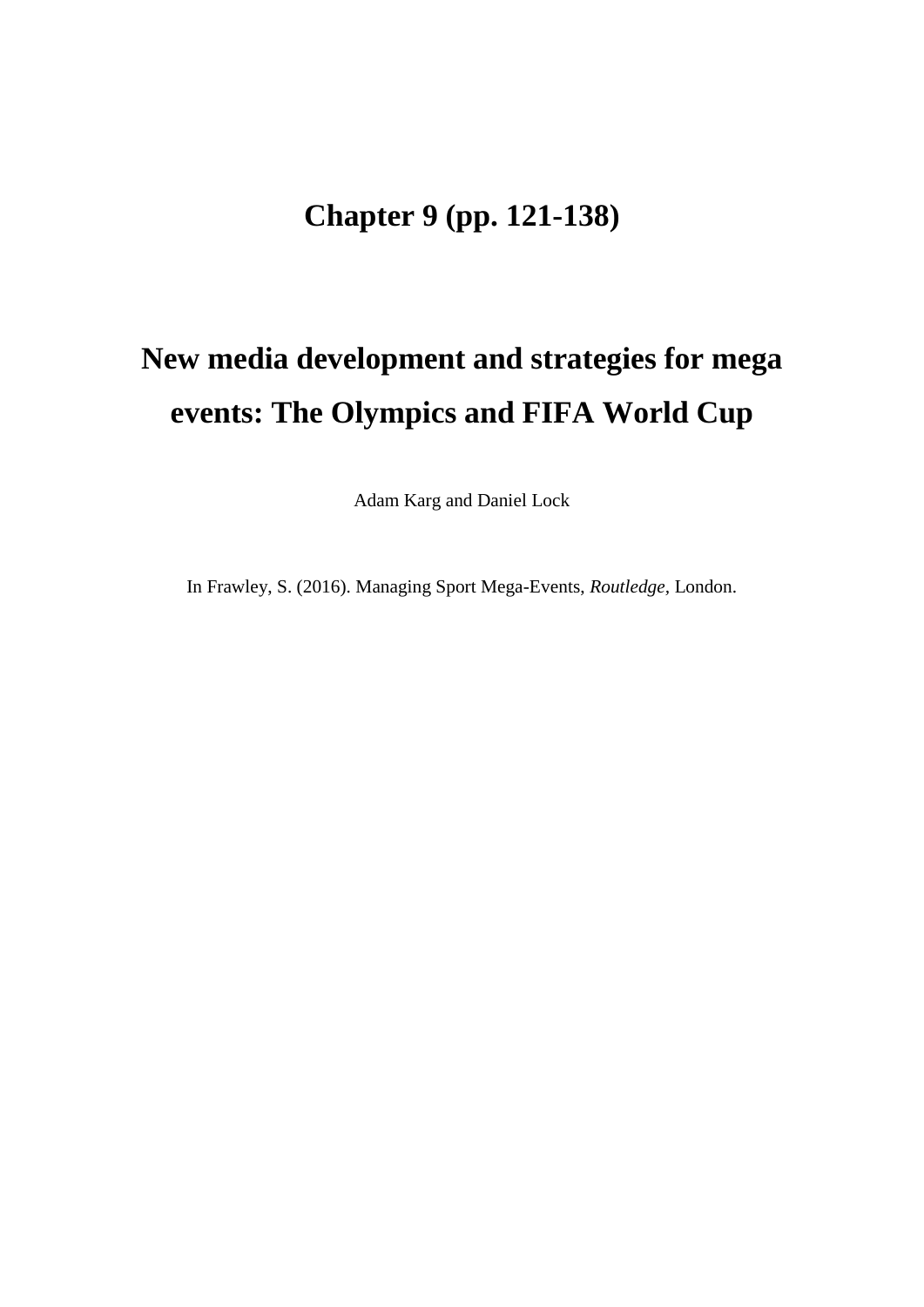New media development and strategies for mega events: The Olympics and FIFA World Cup

The Olympic Games (International Olympic Committee; IOC) and Fédération Internationale de Football Association (FIFA) World Cup (World Cup from hereon) are the most consumed mega sport events on earth. Like governing bodies, leagues and teams in mass-consumption sports, the IOC and FIFA have developed a range of sophisticated new media tools and strategies to enhance and extend event reach and engagement. The interactive tools available to the IOC and FIFA evolve rapidly, with dramatic shifts in technological capabilities emerging through each two (summer and winter Olympic Games) and four-year cycle (World Cup). Therefore, the tools that the IOC, FIFA and stakeholders use to engage with a range of stakeholders shift and develop from event to event.

The genesis of the Olympic Games and World Cup have seen both assume status as iconic events, which garner significant global interest and viewership. With the emergence and evolution of new media technologies FIFA, and the IOC, have access to a complex, challenging and productive playing field through which they seek to increase global interest, viewership, and engagement. In this chapter, we explore the synergies, differences and issues in relation to the new media strategies used by the IOC and FIFA during the delivery of the Olympic Games and World Cup, respectively. We outline how the philosophy of Web 2.0 has led to both organisations implementing new media strategies and practices that premise the importance of *consumer engagement*. In this sense, we discuss the IOC and FIFA's use of new media for relationship marketing (cf. Filo, Lock, & Karg, in press). Our objectives are as follows:

1. Define and outline the characteristics of new media

2. Present a framework for new media communications

3. Summarise how the Olympic and World Cup events use new media and digital strategy

4. Delineate issues and practice for new media strategy for these events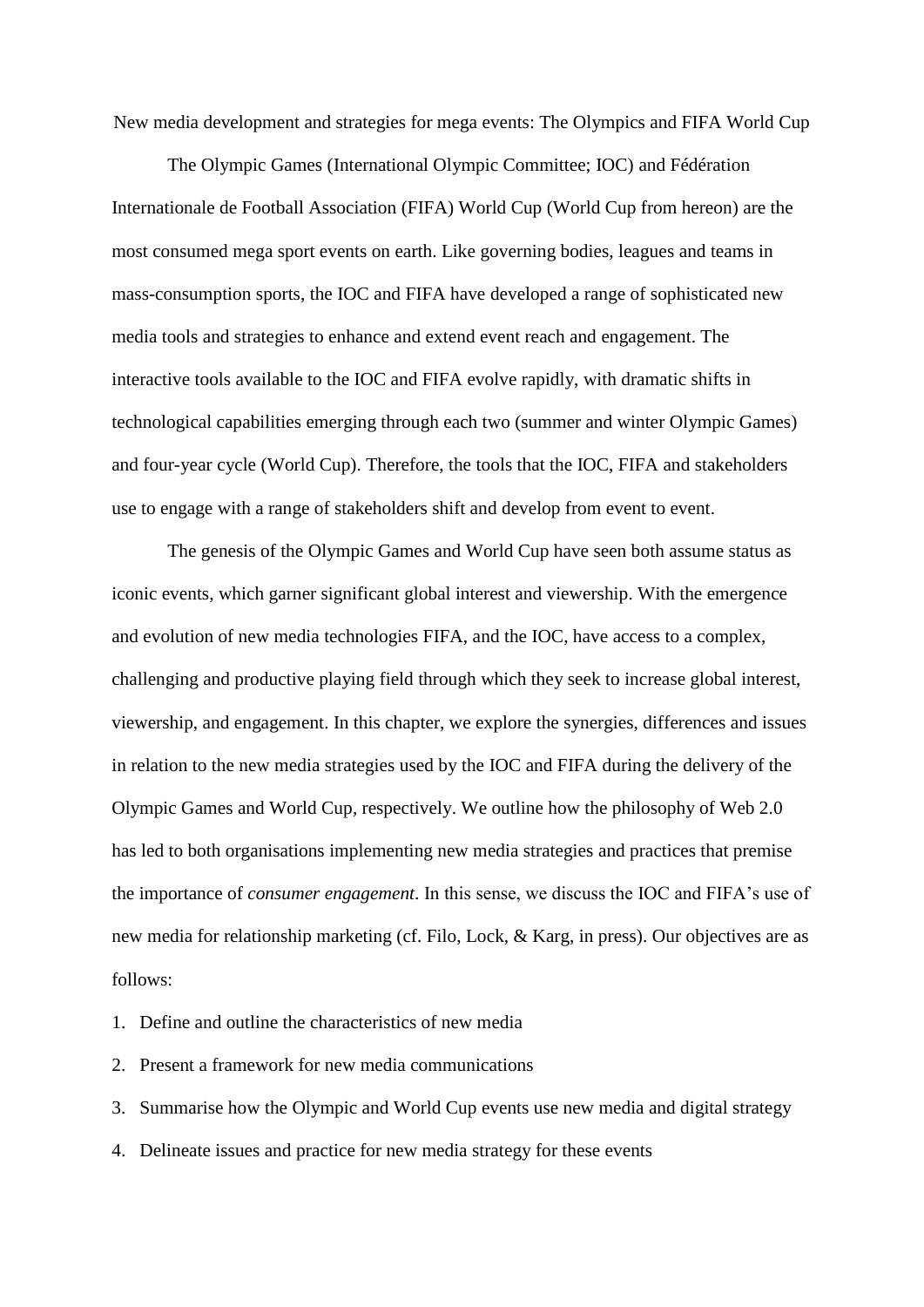#### **New Media**

Media are instruments or means of communicating information to the general public. Traditionally, this involved a one-to-many approach, where consumers retained minimal control in the communication process. As a result, sport organisations built relationships with media providers to retain control over their message to the general public (Pritchard & Funk, 2006). On one hand, sport relies on the consumer reach and profile afforded by media coverage. On the other, media organisations use the mass-popularity of sport to drives audiences, readership, advertising revenues and sales (Lefever, 2012). Now, unlike the traditional media model, event stakeholders have access to a range of platform and tools that facilitate more interactive communications: New media.

New media refers to the use of technologically developed or digital platforms that transmit information on demand and in real time [\(Shilbury et al., 2014\)](http://www.sciencedirect.com/science/article/pii/S1441352314000904#bib0515). The immediacy of new media content has democratized content creation, which is a significant departure from the now antiquated 'one-to-many' media model. New media facilitates a socialist 'many-tomany' communication framework, which empowers consumers as value creators. This shift has influenced organisational operations, control of information, and the experience and resources required to effectively communicate prior to, during and after the Olympic Games and World Cup. Now, in addition to building relationships with media agencies, organisations try to develop relationships with a range of other stakeholders due to various origins of event related digital content.

Conceptually, new media complements existing sport marketing ideas and traditional communication principles. However, it derives from philosophically different tools and processes, which include: real time interactivity, high volumes of content, customisability, user control and dialogic interaction, and consumer engagement (Brodie, Ilic, Juric, & Hollebeek, 2013). The focus on user control, dialogic interaction, and consumer engagement focus co-creation of content, which aligns with service-dominant logic (S-D; Vargo & Lusch,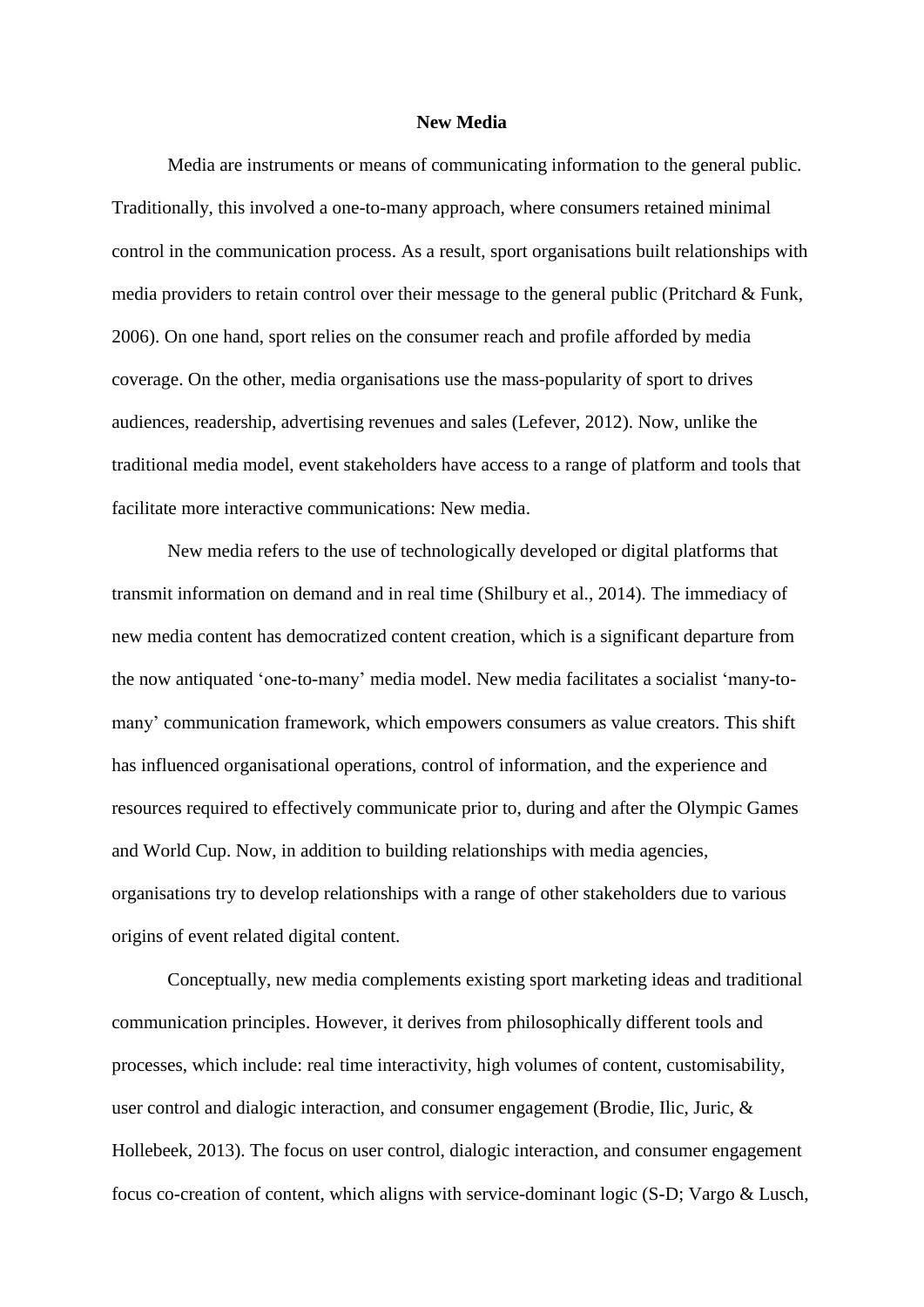2004; 2008). Detaches consumers from purely economic definitions of supply and exchange, Vargo and Lusch (2004) argued that organisations and consumers *co-create* value. Therefore, skilful approaches to new media strategizing seek to engage consumers in the process of contributing and sharing content, comments, images, videos and feedback – in addition to organisationally driven content.

Engaged consumers play a far greater role in creating and co-producing content. Brodie et al., (2011) argued that engagement relies on consumers being cognitively involved in the process of interacting with new media, regardless of type. As cognition strengthens, consumers start to care about contributing content (affect) which, in turn, drives positive content-creation behaviours for organisations. This triad, therefore, acts as the engine room for the development of brand – consumer, brand – brand, and brand – stakeholder relationships (Filo, Lock, & Karg, in press).

New media channels and strategies generate activities that drive cognitive, affective and behavioural engagement, which address a series of brand communication objectives. These include revenue generation (e.g., ticket or merchandise sales), event awareness/exposure (e.g., Facebook likes), consumer feedback, brand building, event information, operations and logistics (Shilbury et al., 2014). The immediate and customised nature of new media also provides opportunities to create efficiencies in the aforementioned activities, or to enhance the live spectator or media experience, by gathering and acting on feedback provided via new media communication.

# **Characteristics of New Media**

Before looking at new media strategies and implementation for each event, we initially consider the specific dimensions of new media as they apply to the Olympic Games and World Cup. Boyle and Haynes (2004), Lefever (2012) and Shilbury et al., (2014) outline varying dimensions of new media. Here, we discuss four new media themes in the mega sport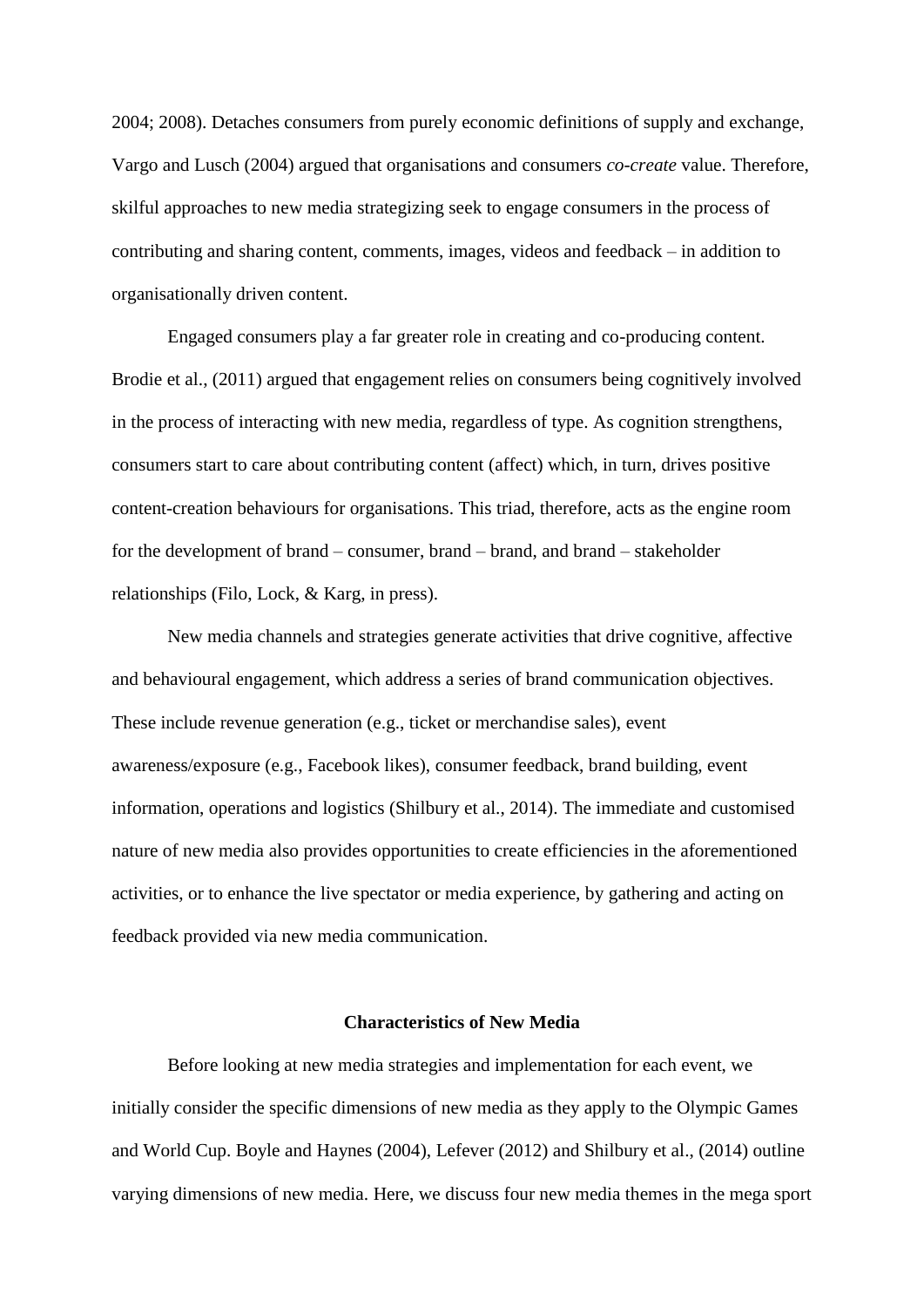event context; 1) digitisation; 2) distribution and convergence; 3) control; and, 4) interactivity and engagement.

#### **Digital**

The concept of 'digitisation' refers to information conveyed using numerical or binary codes; however, we focus on digital strategies to create, manipulate and distribute content that can be automated, represented and measured numerically, and shared or reproduced in multiple formats (Billings & Kim, 2014; Manovich, 2001; 2003). Neuman (1991) outlined the following differences between traditional and new media:

- Focus on interactivity and participation
- Immediacy of communication speed
- Ability to reduce geographic distance
- Increased distribution and volume of content
- Interconnectivity of content
- An ability to reach mass audiences.

Given the advantages of new media, digital technologies are prominent sources in the acquisition, distribution and storage of information. As such, the increasing prominence of new media tools has eroded conceptual boundaries between forms of media, leading to commonalities in the design and infrastructure media organisations use to deliver sport content (Lefever, 2012). In the modern setting, digital content options provide mega-events with different business models, an array of channels, less defined parameters of control and regulation, more choices and a more active role for consumers (Galperin & Bar, 2002).

# **Distribution (Channels) and Convergence**

Historically, large sport events have relied heavily on mass media distribution for the transfer of event content and information. Traditionally, the IOC or FIFA provided content rights to a media partner, who – often in exchange for a financial return – secured the rights to the event for a particular region. New media now allows the IOC and FIFA to usurp these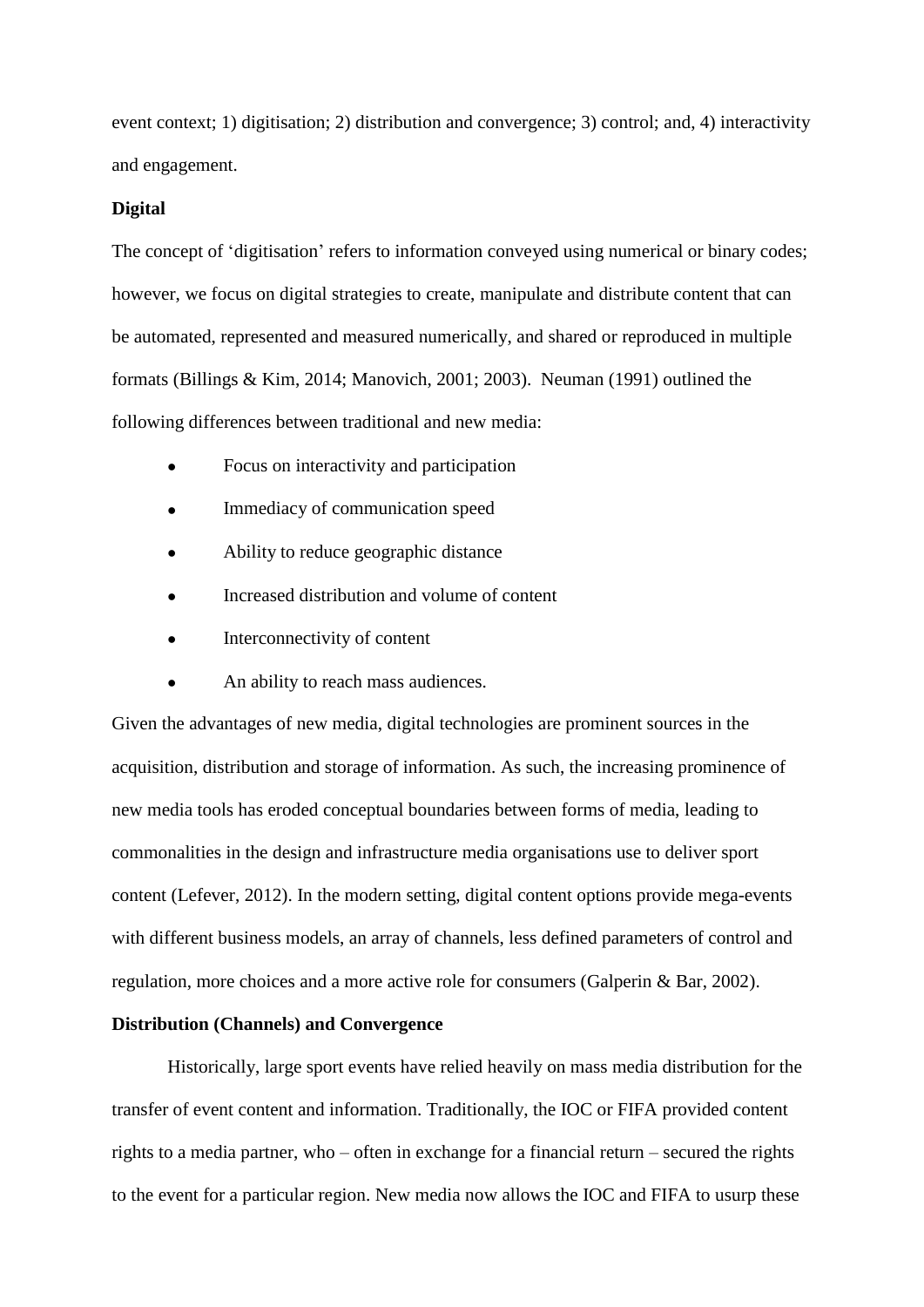traditional channels and partnerships, by distributing and managing their own content.

The transition from terrestrial, to cable/satellite services, to internet protocol television (IPTV) and digital platforms (Galperin & Bar, 2002) has given governing bodies and event organisers' new capabilities to [co] create and distribute content through a range of channels. For example, traditional rights-buying media channels such as NBC (North America) or the BBC (UK) may distribute content for a region or market via their terrestrial or cable channel(s), internet or IPTV channels, and other extensions such as mobile applications (apps). Concurrently, a rights owner – in this case the IOC or  $FIFA - may$ produce and host competing or complementary content through their own internet channels, including globally accessible social media sites or accounts (i.e. You Tube, Facebook, etc.). In this sense, content distribution occurs via multiple channels, facilitated by a network of organisations, platforms and technologies that produce and deliver content.

In sum, new media provides diverse options for the IOC and FIFA to distribute content – using multiple channels – to an array of stakeholders. These tools operate in conjunction with traditional media outlets and channels owned by the events – as rights holders. This emulates other pertinent sport examples, where organisations own, provide and produce content, and consumer communications (e.g., Ultimate Fighting Championship, Major League Baseball Advanced Media, Australian Football League Media). The digitisation of content (being easier to store, transfer, upload and access) distributed via new media provides additional portability and flexibility for the IOC, FIFA and event stakeholders.

# **Control**

Traditional media forms – via media management or PR functions - provided greater control over the timing and nature of published stories than new media models (Shilbury et al., 2014). The speed and openness of the new media landscape – and the variety of sources (from mass media to actions and followings of individual athletes or bloggers) – make it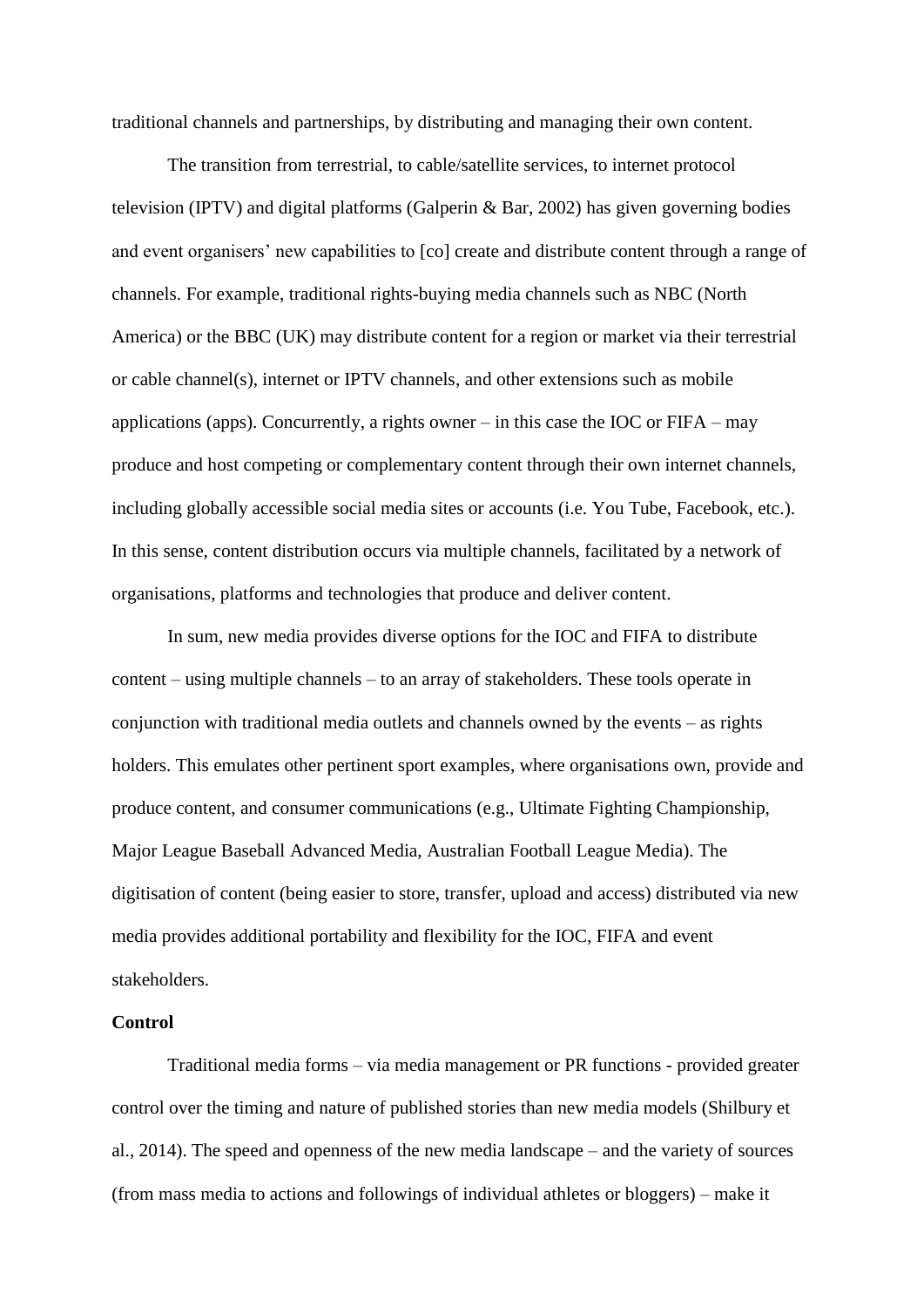increasingly difficult for the IOC and FIFA to monitor and control messages distributed through new media channels. Illustrating the issue of control, at Sochi 2014, the official account @sochi2014 accrued under 300,000 followers, while a publically generated account set up to mock issues with facilities, venues and delivery: @sochiproblems, amassed more than 330,000. This highlights the issues the IOC and FIFA face in controlling the message emerging from the Olympic Games and World Cup, respectively.

With organisations and stakeholder networks of mega events producing their own content, and consumers accessing a range of sources from official rights or non-rights holders, governing bodies need to monitor a range of new media sources and content to stay abreast of the actions of other agencies. This includes potential ambushing brands, nonofficial media organisations, bloggers, and consumers. This is particularly valuable to protect the event brand, organising body, host location, sponsors or partners.

The issue of control also extends to key event stakeholders, such as athletes. Much like organisations can use social media for direct and unfiltered communication, athletes use social media to develop and maintain their personal brands (Hambrick et al., 2013). Athlete engagement adds different perspectives, interactivity and relationship building with fans in real-time. A pertinent example emerged as the ski and snowboard conditions worsened during the Sochi 2014 games, prompting athletes, such as Shaun White, to publically criticize the Olympic facilities. Control of athletes and non-official partners – most prominently through the IOC's regulatory efforts around the 2012 London and 2014 Sochi games illustrates the emergent desire to police and control new media platforms due to the speed at which undesirable content spreads.

# **Interactivity and Engagement**

The advent of the World Wide Web revolutionised marketing communication. Early websites and internet platforms involved static presentation of information with little interactive content. Although iterations of Web 1.0 facilitated interactive capabilities;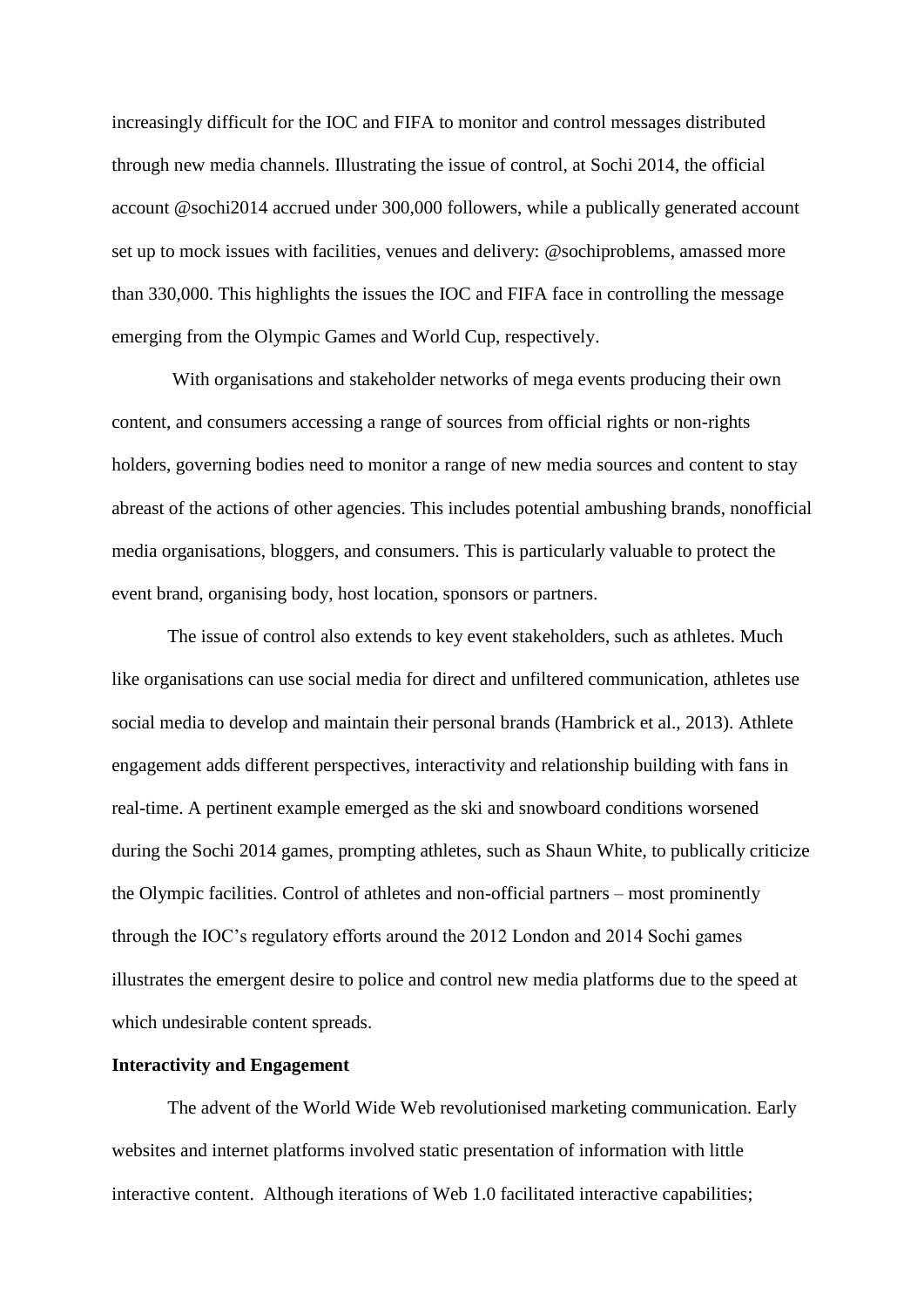engagement relied on individuals retaining sufficient IT literacy to participate (Kaplan & Haenlein, 2010). The innate philosophy of 'Web 2.0' re-envisioned the internet, shifting focus towards interactivity and ease of use. This philosophical change shifted the media and commercial landscape for the marketing and communications programs undertaken by the IOC and FIFA. Now both organisations place a greater focus on interactivity and participation through collaborative exchanges of digital and new media content. This eventuality is driven by the interests of the event organisers, stakeholders and consumer demands and interests.

Through new media, both the IOC and FIFA provide content, services and products with increased flexibility for customisation (i.e., users control much of their experience) and collaboration. *Interactivity* consists of dimensions including: *user* control; responsiveness; real-time connectedness; and personalisation/customisation (Shilbury et al., 2014). Each of these dimensions move considerably beyond the one-to-many boundaries of traditional mass media communications. The participatory and interactive nature of social networking sites, user-centred design, blogs and forms, video sharing sites, interactive applications and gamification facilitate new levels of engagement (Filo, Lock, & Karg, in press). Under the tenant that consumers work with each other and organisations to create value (Vargo and Lusch, 2008), mega-event organisers can reap great value from the results of encouraging consumers to make choices to shape their experience through the social integration and communication inherent in new media.

# **A framework for new media communications**

We have established that the advent of new media has led to operational and philosophical changes in the communication and marketing activities of the IOC and FIFA. Not surprisingly, given the scope and resources of both organisations, the events have adapted to use and execute a wide and varied range of new media tools and initiatives. These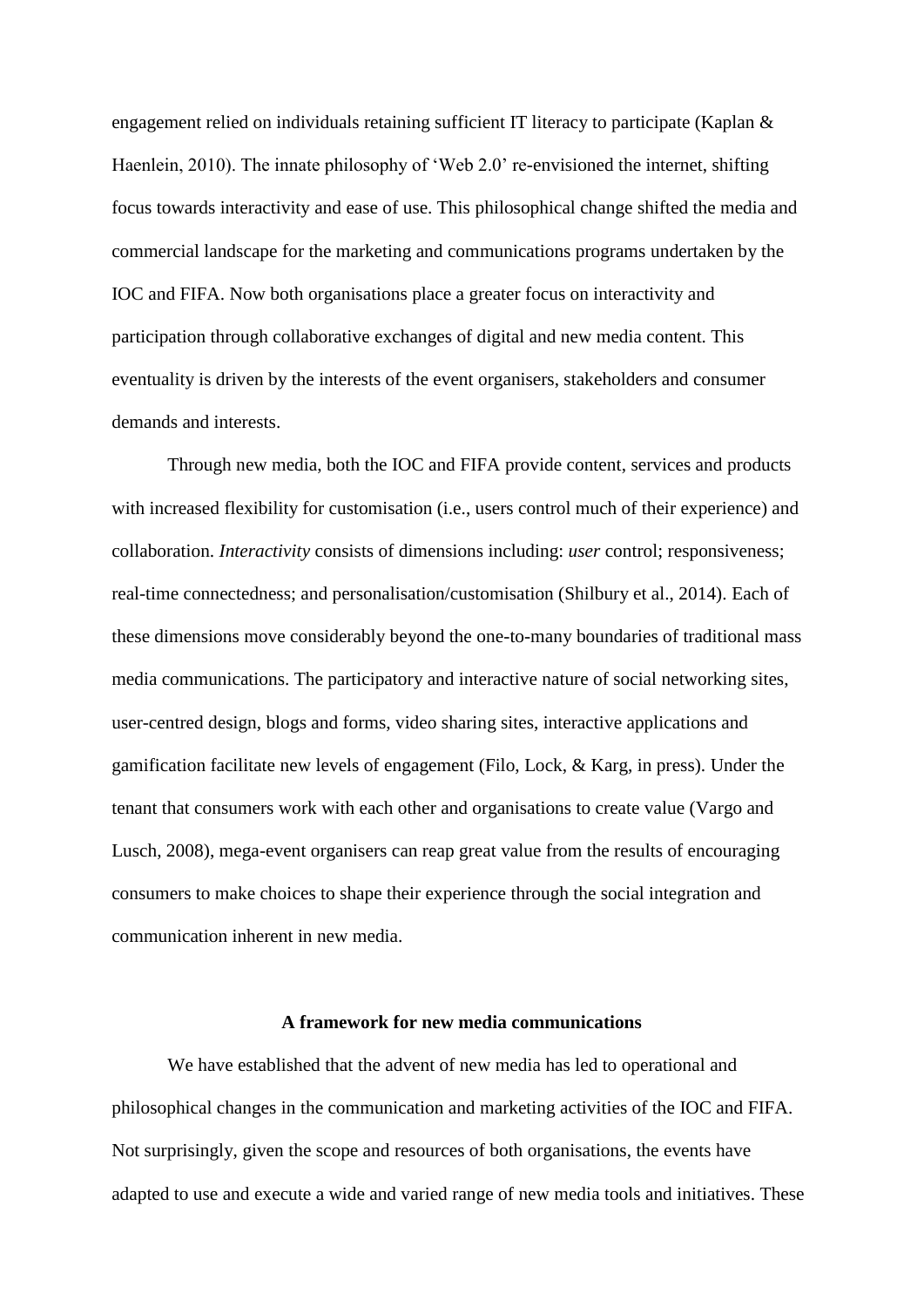activities are driven by a variety of relationships with stakeholders. Both organisations new media behaviour also stems from the open nature of the digital environment (i.e., marketers can observe other brands and organisations' approach). The observation of 'best practice' and 'legitimate strategy' lead organisations to mimic accepted practices (DiMaggio & Powell, 1983), which leads to considerable homogeneity in the actions and tools used by the IOC, FIFA and other sport organisations.

Prior to examining the tools and actions of the IOC and FIFA, we outline the core stakeholders' involved in the network of each event. Within this, we explore the network of both organisations alongside the components in the sport/media complex described by Lefever (2012); consisting of sports organisations (in the mega-event case represented by multiple levels), media, sponsors and partners and the public. Table 1 displays the major bodies and organisations involved in the network and delivery of each event. The IOC network is more complex than FIFA's due to its international governance structure and the presence of 26 Summer Olympic sports (with 302 contested events at London 2012) and seven Winter Olympic sports (with 98 contested events in Sochi 2014).

The most recent iteration of the World Cup, in contrast, included 31 teams, playing in 12 stadiums featuring a relatively static transmission and content site (FIFA, 2015). The Summer and Winter Olympic Games comprise a much more diverse offering. For example, coverage of a 42km marathon versus table tennis in a fixed venue create very different challenges and opportunities for event organisers in terms of broadcast and content. Other differences include the: diversity of the sports; number of network relationships with stakeholders; and variety of venues in which competition occurs. As such, the challenges for management, control and governance are more complex for the IOC; however, the pool of partners and audiences are similar based on scope and global distribution.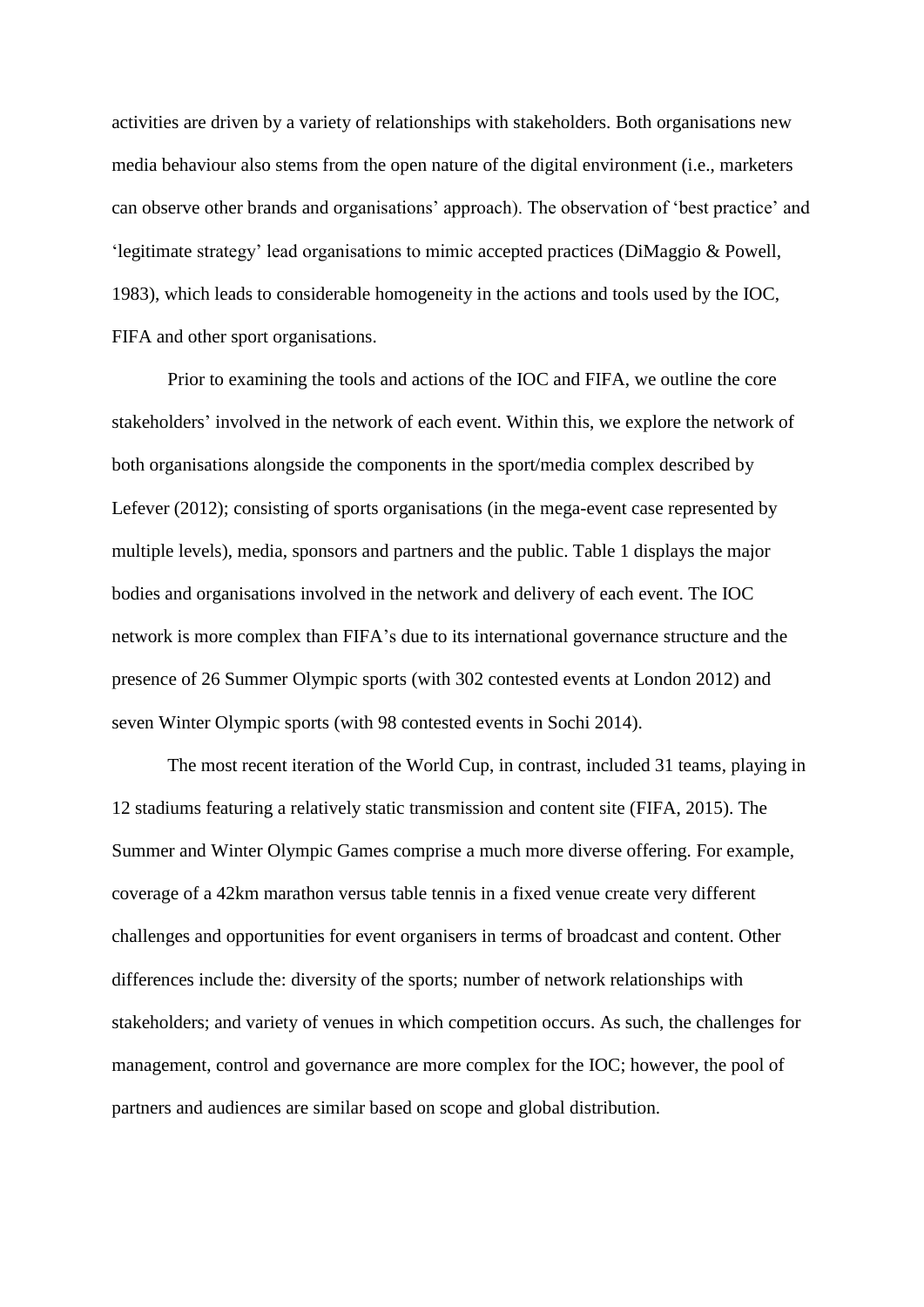# **Table 1**

|                                   | <b>FIFA World Cup</b>            | <b>IOC Olympics</b>              |
|-----------------------------------|----------------------------------|----------------------------------|
| <b>International Event Rights</b> | <b>FIFA</b>                      | IOC plus over 200 National       |
| <b>Owner and National Body</b>    |                                  | Olympic Federations/             |
| <b>Representation</b>             |                                  | Commissions                      |
|                                   |                                  |                                  |
| <b>Sport Specific Organising</b>  | 200+ National Federations        | (Multiple) International         |
| <b>bodies</b>                     | of Football (NGBs/NSOs)          | Sport Federations and            |
|                                   |                                  | National Federations of each     |
|                                   |                                  | sport (NGBs/NSOs)                |
| <b>Host Body</b>                  | Organising bodies (WCOC)         | (Single) Local Organising        |
|                                   | and host cities                  | Committees (OCOGs)               |
| <b>Commercial partners</b>        | Brands, Sponsors and             | Brands, Sponsors and             |
|                                   | Partners                         | Partners                         |
|                                   | Broadcasters and media           | Broadcasters and media           |
| <b>Audience</b>                   | <b>Local and Media Consumers</b> | <b>Local and Media Consumers</b> |

## **FIFA and IOC Organisational Networks**

We focus during the remainder of this chapter on the strategic and operational use of new media to communicate with consumers. Given new media is a part of the promotional or integrated marketing communication mix, The IOC and FIFA work to achieve outcomes including awareness, interest, engagement, desire, or sales/commercial. Organisers may also seek to leverage, enhance or protect a range of other programs and activities to assist organisational efficiency, reporting and data led outcomes. Yet, they are beyond our scope in this chapter given our dominant focus on consumer activities.

The use of new media and broadcasting opens up the Olympic Games and World Cup to a vast audience. Karg and Lock (2014) stated that the "average capacity of the 2014 World Cup stadiums was under 54,000, with a total capacity of approximately 644,000 across all stadiums for the entire tournament" (p. 28). Aside from its physical in-ground audience, the World Cup attracts television viewership exceeding 3 billion. The story in London 2012 was similar. Approximately 80,000 attended the opening ceremony, while the television audience exceeded 900 million (Reuters, 2012). These disparities in live attendance and global interest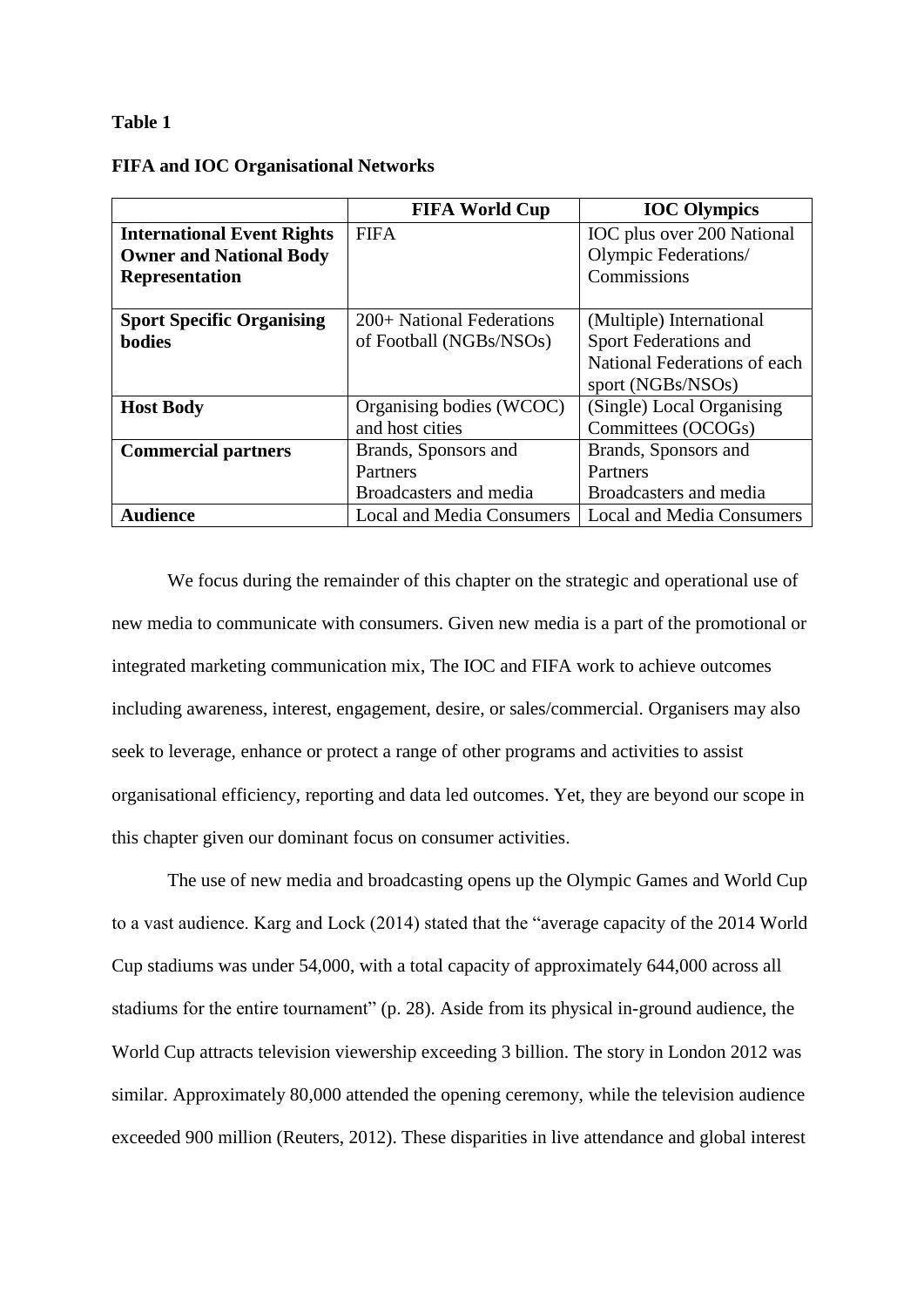spark a need for the IOC and FIFA to operate strategically to engage the vast majority of consumers that cannot attend matches or live sites using new media.

#### **Development of new media and marketing**

The suite of new media tools at the disposal of the IOC and FIFA evolve drastically in the two and four-year cycles between the Olympic Games (summer and winter) and World Cup. Digital presence at events first emerged in the 2008 Beijing Olympics and, then, the 2010 World Cup in South Africa. Record levels of digital integration and interactions have ensued since, with recent renditions of Olympic Games commonly referred as the 'digital' games. The IOC media guide notes the relevance and applicability of digital, mobile, computer and technological platforms (phones, devices and internet). However within these categories, new tools emerge at a bewildering rate adding complexity to, and blurring distinctions between, existing categories. The new media tools outlined below provide a cross-section of the current techniques used across three areas: 1) Broadcasting and content platform extensions; 2) Social media and networking; and 3) Customer Relationship Management (CRM) and other New Media and Engagement Tools in which we also include game and reward based activities, e-commerce, and event enhancement activities. The tools within each category satisfy different organisational objectives and consumer needs and are typically integrated to achieve broader campaign or organisational objectives. The emergent tools and activities used to leverage interactivity and satisfy the objectives of mega event organisers' are discussed in the remainder of this chapter.

The outcomes of the various tools move beyond traditional communication functions and seek to increase event reach and commercial outcomes while also attaining operational and managerial outcomes. Technologically sophisticated and underpinned by strategy, tools allow mega events to develop and implement scaled and cost effective marketing and media strategies that significantly enhance the impact and consumption of the event beyond the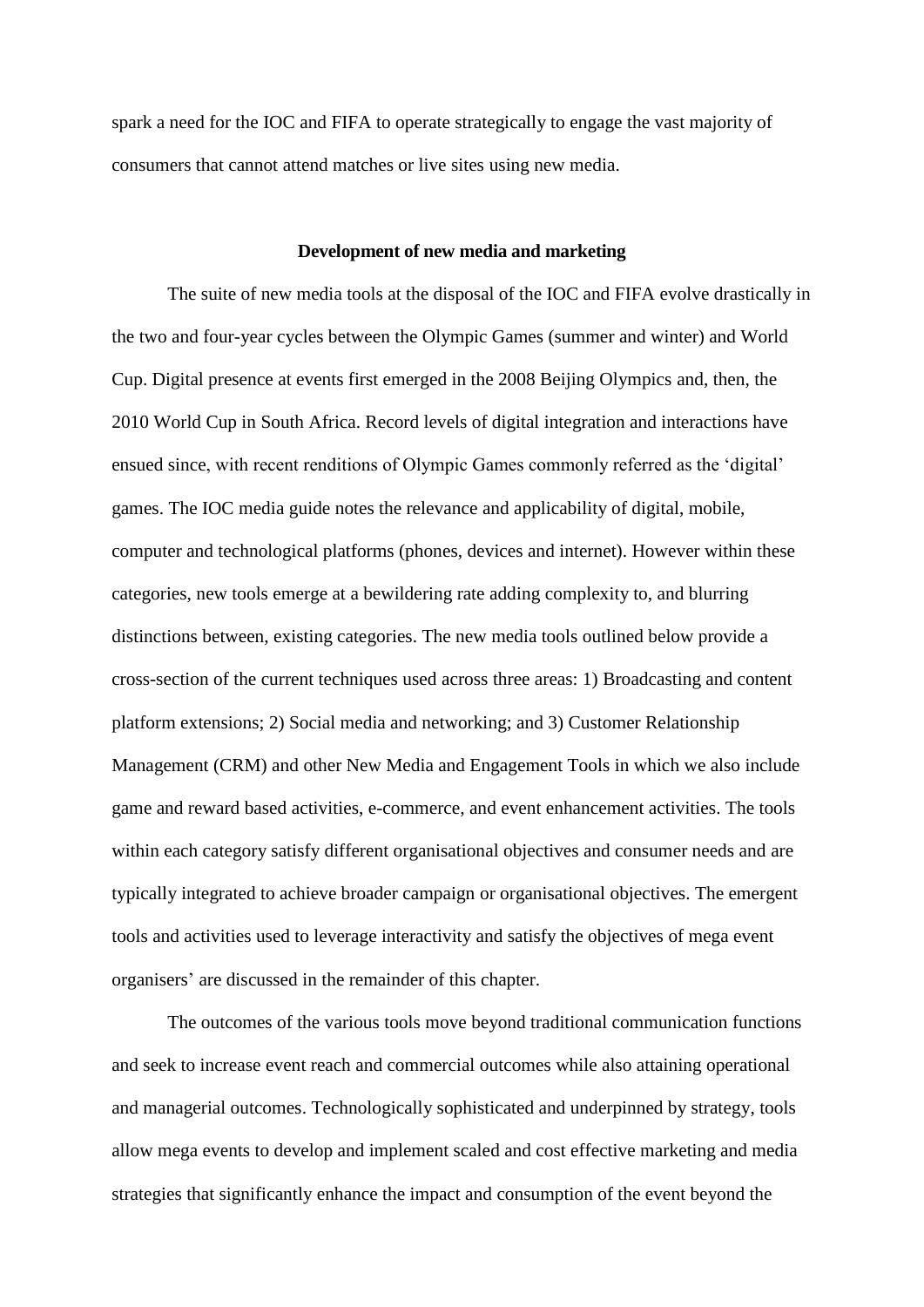physical limitations of traditional media outlets (Karg & Lock, 2014). While it is beyond the scope of this chapter to provide coverage of all elements, we categorize and explore new media options for the Olympic Games and World Cup to assess the objectives of using different tools to achieve communication outcomes.

#### **Broadcasting and Content Platforms**

Traditional broadcasting methods have evolved alongside the forms of content communication available. The nature of broadcast agreements see traditional broadcast platforms complemented by a number of additional channels, live streams or mobile applications. Evolving internet functionalities provide a range of alternate broadcast options for consumers, which include new and innovative distribution systems (Turner, 2012). Prime examples of internet driven distribution include internet protocol television (IPTV) and mobile channels delivered to computers and handheld devices such as tablets and smartphones. The use of such platforms provide an array of new opportunities for the IOC and FIFA to converse with consumers and, more specifically, for consumers to access event content.

The IOC and FIFA manage broadcast partnerships in a similar manner, providing host broadcast feed(s) that are sold to rights holding broadcasters (RHBs) in various international and regional markets. In both cases, broadcasting agreements generate the largest share of commercial revenue programmes for both events (more than four times that of other streams in some cases), and have undergone substantial growth in recent cycles of broadcast deals. Augmentations include an increased variety of content, customised viewer experience options and new distribution channels for consumers, which have moved beyond the limitations of terrestrial or linear television viewing.

The IOC have increased levels of broadcast content through the creation of Olympic Broadcasting Services (OBS) in conjunction with new distribution channels for coverage and information. In Sochi 2014, OBS produced a 101% increase in global coverage in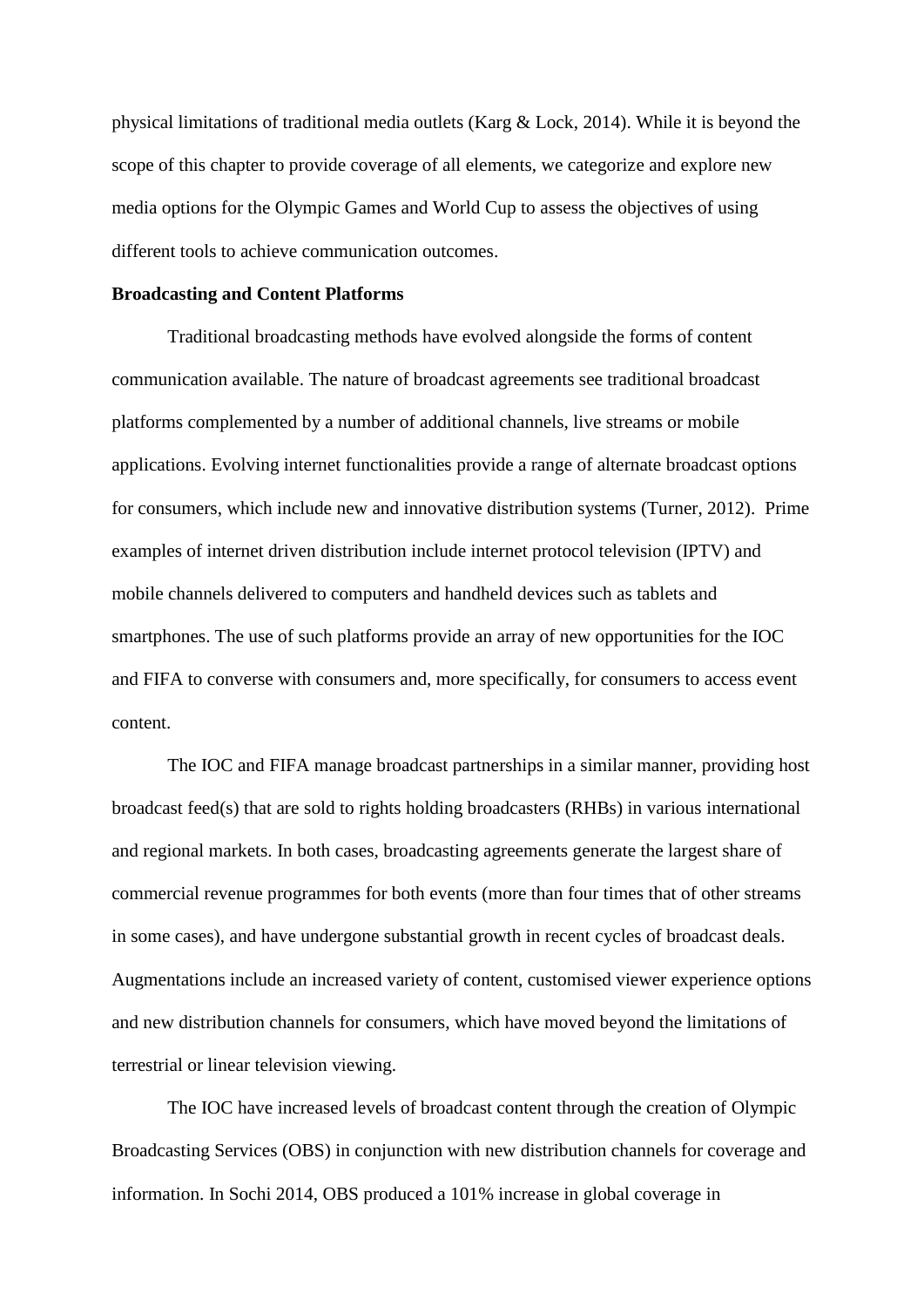comparison to the Vancouver 2010 Winter Olympic Games. In addition, this more than doubled the number of broadcasters and digital channels used to deliver content. In London 2012, there was an increase of 60% in coverage hours relative to the 2008 Beijing Games. Also facilitating the huge increases in broadcast coverage, agencies such as the British Broadcasting Corporation (BBC) aired 24 HD channels during the 2012 London Olympics, while NBC streamed every event and medal ceremony in the US via a combination of its website and additional channels.

Recent events have seen the total hours of Olympic Games broadcast on digital platforms usurp traditional channels. Sochi 2014's 60,000 content hours represented the first time global digital coverage share exceeded television or linear hours (IOC, 2014). Illustrating how pervasive internet coverage and viewing apps have become; London 2012's, broadcast partners distributed more than 190 billion streams to over 150 websites and digital platforms (IOC, 2012). This resulted in 8.5 billion page views and 1.5 billion video views from 620m users over the games duration (IOC, 2014). Platforms like YouTube have played a crucial role in this expansion. In 2012, the popular video sharing site broadcasted live and on demand content from London to 64 countries. One particular strength of coverage delivered via YouTube was its delivery to markets without an official or exclusive broadcast provider, providing the IOC with considerable benefits and flexibility to generate awareness and interest in emerging markets. Countries, including India, Iran, Pakistan, Cameroon and Kenya, had access to 11 simultaneous high-definition broadcasts in addition to news and highlights, which resulted in nearly 60 million streams during the Games (IOC, 2012).

Overall, the increase in Olympic broadcast numbers capitalises on the huge volumes of content generated by the diverse sporting competitions included in the Games – much of which occurs simultaneously – to provide platforms for transferring, managing and distributing information to various markets and customisable broadcasts to consumers via multiple platforms. While the World Cup generates less content (a maximum of three games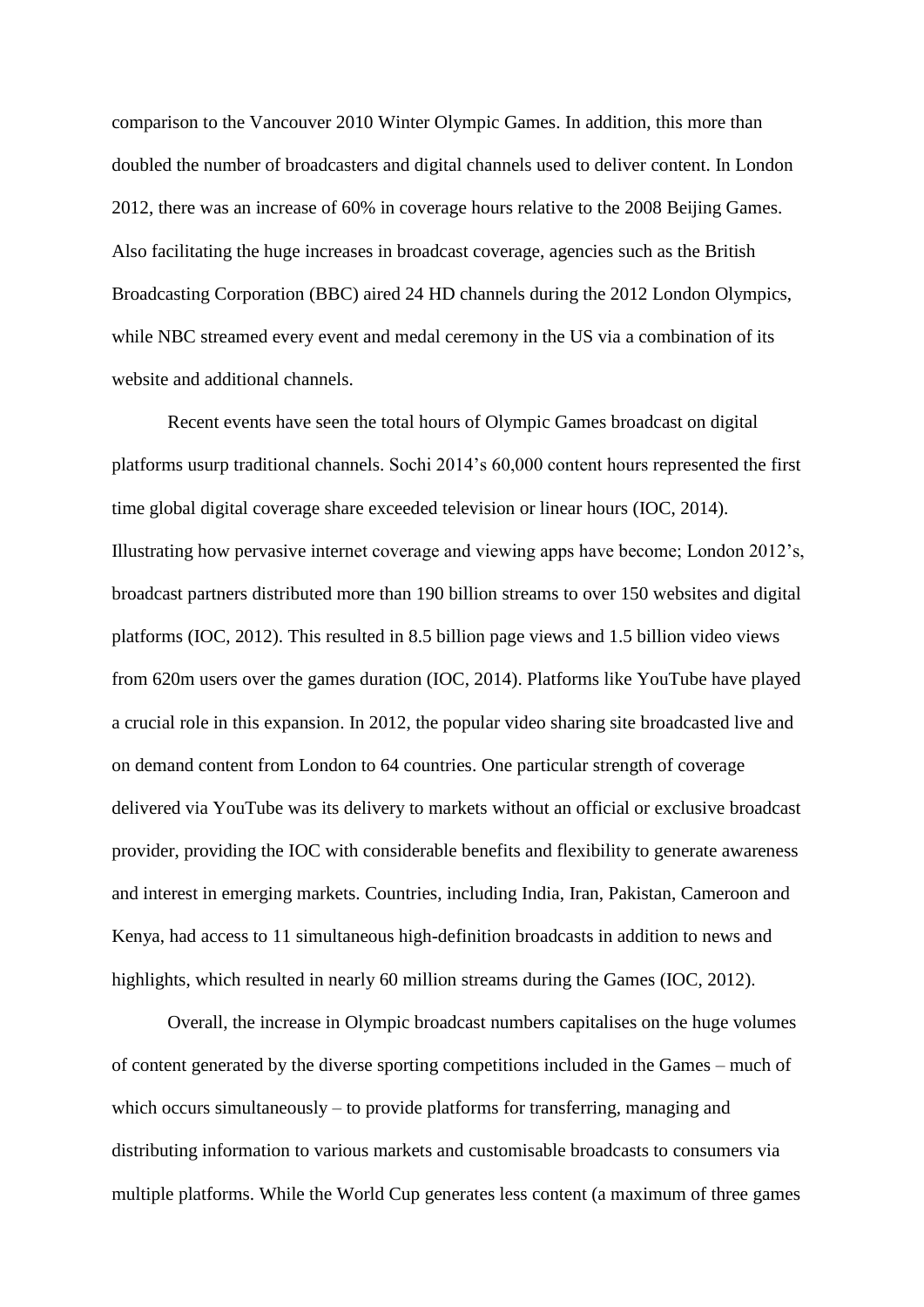a day and clashing or overlapping schedules only in the final round groups stages), the event still capitalises on the spectrum and sophistication of broadcast options to offer integrated consumption opportunities for viewers. Broadcast options include apps, live streaming and on demand mobile coverage via PC, tablet, mobile or connected TV demonstrating scope for viewers to engage with the content and platform of their choice. In addition, second screen capabilities and the option of customised and interactive features (i.e., favourite team selection to personalise content) of broadcast content have seen the IOC and FIFA augment website and application offerings. Each quadrennial cycle since the first event websites in the 1990's have broken records for page views and unique visitors. This in itself has necessitated and facilitated development of a range of IOC and FIFA owned sites, micro-sites and apps that seek to extend the event beyond its focussed duration.

These platforms provide an extension for the event to provide news, scores, features, updates, promotions, stories and social media integration. In this sense, websites and apps act as a conduit between event content and consumers. The 2014 FIFA World Cup provided consumers with a range of second screen experiences to drive real-time interaction with game statistics, replays or other forms of content. Apps delivering on this mandate included those developed by FIFA, and official partners seeking to capitalise on their broadcasting partnership. Second screen behaviour, and the interactivity it affords, is an effective engagement tool in sport television programming due to the inseparability of production and consumption. For consumers', this provides access to greater volumes of content, portability, choice and flexibility through on-demand, additional views and other options.

While these sites and platforms get prominent traffic 'in-event' for replays, ceremonies or to stream niche events; such platforms allow organisations to build interest and branding outcomes beyond traditional broadcast windows. For example, the 2012 Olympic torch journey – not considered a mainstream broadcast event – was launched and promoted through secondary channels and live internet streams as part of the Olympic story. Similarly,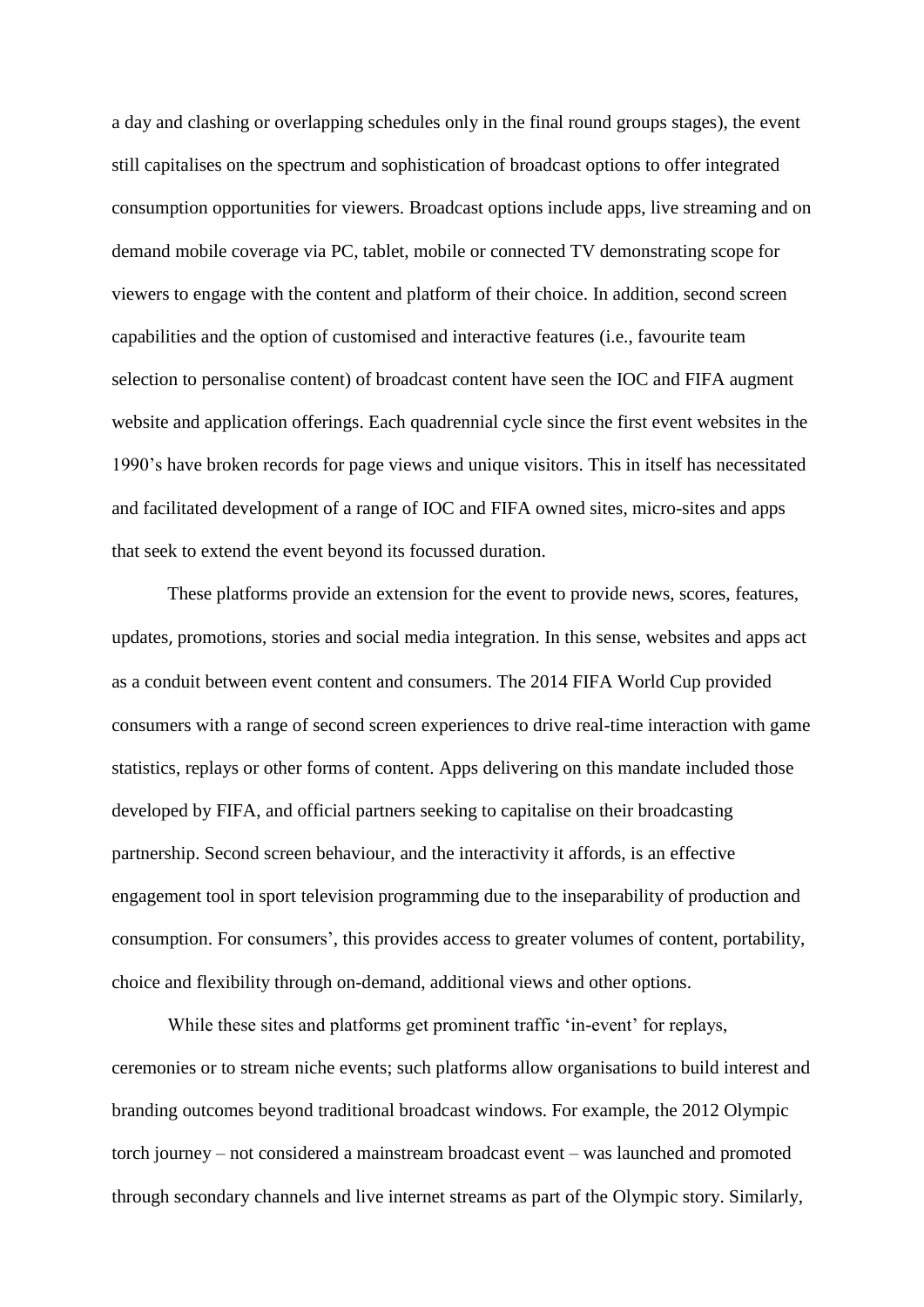the launch of the FIFA World Cup match ball and mascots long before the event kick-off helped to promote a narrative leading up to the 2014 tournament in Brazil. FIFA promoted the two pre-tournament campaigns using integrated approaches across multiple platforms.

Demonstrating the plethora of in event and supporting digital products necessary for a mega event, the most recent summer Olympics saw over 70 digital or online products or sites developed (Miah, 2014). Each provided coverage of a 'secondary' content area such as promoting education campaigns and programs around the Games, the torch relay, mascots, legacy, ticketing, travel and social platforms. These secondary content areas exist in addition to those created to report the core news and results of the games (Miah, 2014). Distribution of such content seeks to expand the aspects of the Games that people consume to drive education and involvement. Likewise, FIFA has invested in multiple sites, apps and digital products to enhance the major and periphery aspects of the World Cup.

#### **Social Media and Networking**

In addition to broadcasting; social media and networking offer another major source of evolution and activity – facilitated by new media. Social media are defined as: "new media technologies facilitating interactivity and co-creation that allow for the development and sharing of user-generated content among and between organisations (e.g. teams, governing bodies, agencies and media groups) and individuals (e.g. consumers, athletes and journalists)" (Filo, Lock and Karg, in press). Given the increasing value attributed to digital media and its role in relationship marketing initiatives, new forms of information sharing are increasingly important. As part of the focus on digital content, within an integrated communications mix, organisations dedicate increasing attention and resources to social media. Through social media, governing organisations and events seek to distribute innovative communications to generate attention and drive consumer engagement in a cost effective format.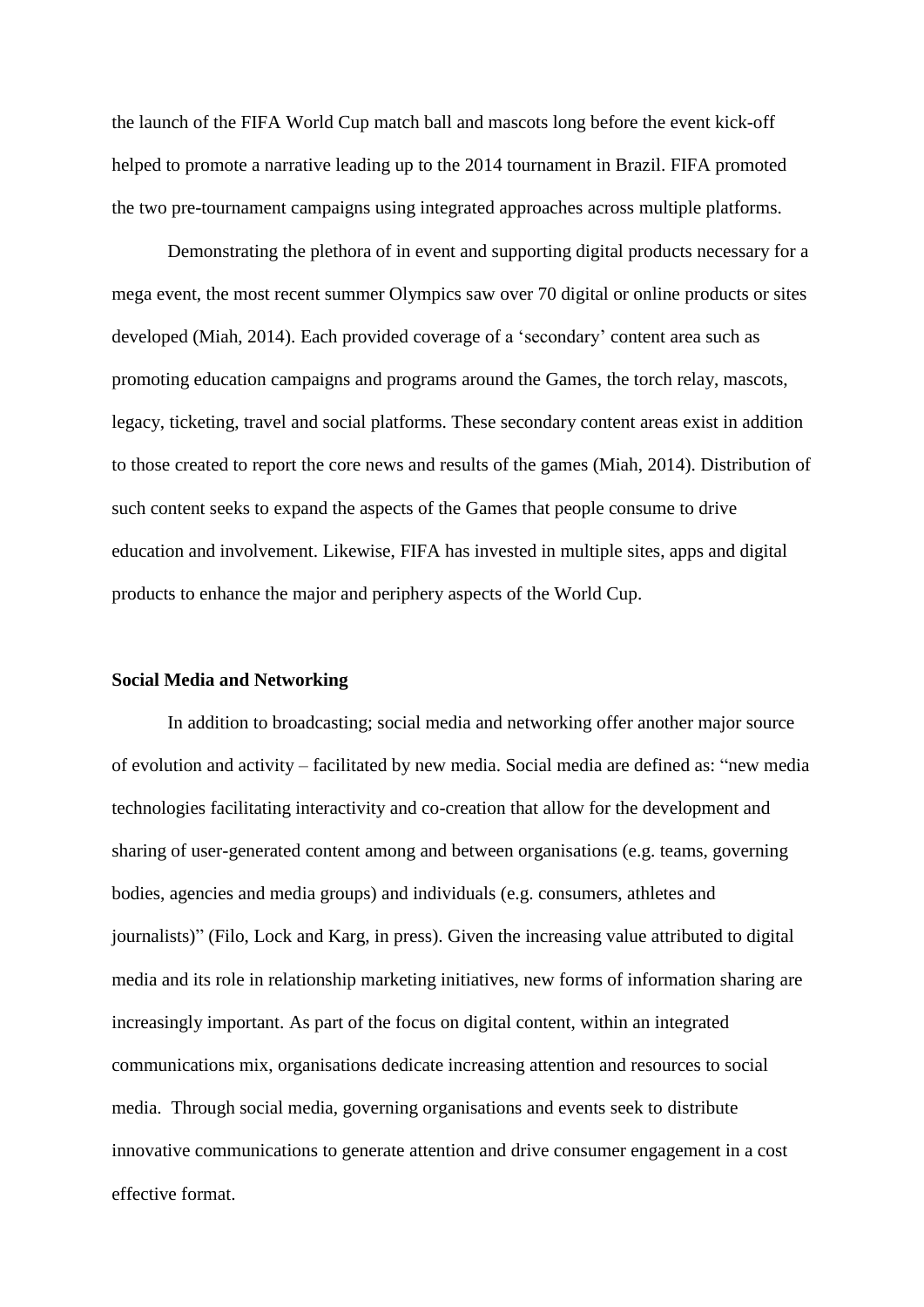The social media category includes multiple formats; however, the central category is *social networking* where "companies or individuals … communicate, collaborate or be in community with each other" (Klososky, 2012 p. 42). Given the global attention garnered by the Olympics and the World Cup, engagement and communication outcomes are sought using various networking and microblogging platforms. These include Twitter, Tumblr, and Facebook, alongside region specific offerings, such as Weibo (China) and VKX (Russia). Much of the content shared by event organisers and partners' promotes aspects of the event, while seeking to generate consumer interactions. The IOC and FIFA operating multiple accounts, each focused on different aspects of the event (for example, separate social media accounts and strategies for different components of the event and the governing body). Video (e.g., YouTube) and photo sharing sites (e.g., Instagram) as well as more general news or content sites (e.g., Reddit) provide rich engagement platforms for consumers, journalists and media organisations, athletes, NGBs/NSOs and brands. Also, the engagement with consumers through these platforms leads to event organisers receiving content, photos and video developed by consumers driving exposure and interaction.

Noting the role of consumers in the generation of event related content, online communities and fan forums are encouraged. Either official or un-official in nature, queries and information can be shared on a range of topics. Such activities have marketing implications, and are increasingly used to cultivate interaction, real time information and content sharing, hence leveraging the advantages of convenience, accessibility and nearinstantaneous communication. In addition, these forums generate useful feedback for organisations on satisfaction or dissatisfaction, future products and price sensitivity.

Overlapping the above, events or rights holders may seek to drive or foster social media interactivity through specifically designed platforms. For example, the Olympic Athletes Hub website and app amalgamates athletes' social media accounts into a newsfeed which consumers can search by name, country, sport, discipline or event. Outlining the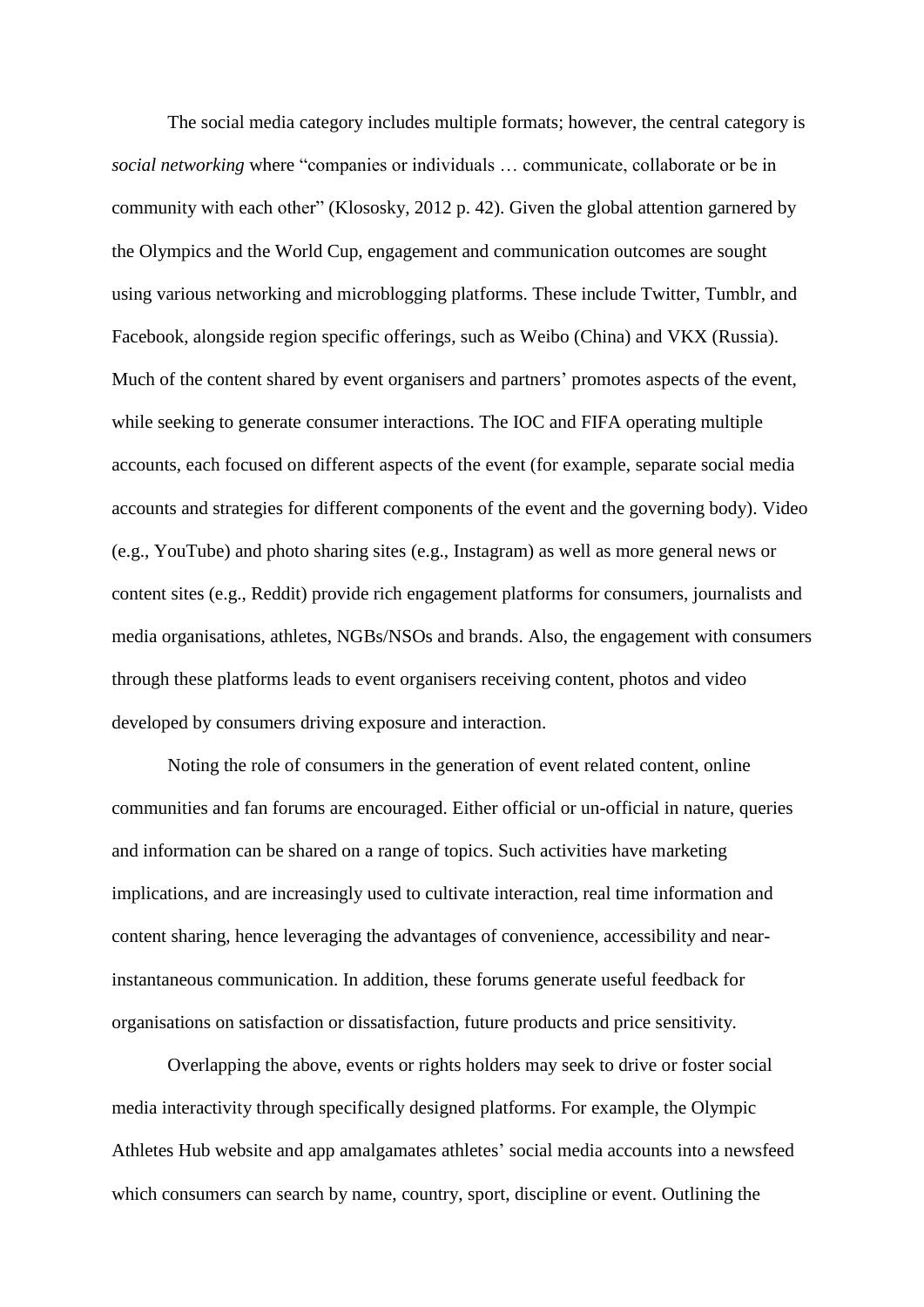interactive aims of this platform, an IOC social media manager noted the aim of "fans connecting with athletes, athletes connecting with athletes and the IOC (becoming) a platform of sorts connecting everybody together" (Laird, 2012). Therefore, through the design and implementation of skilfully designed platforms to amalgamate athlete social media accounts, the IOC generate engagement between multiple stakeholders.

Likewise, FIFA sought to bring fans together through their online forum 'The Club', primarily around the World Cup. This initiative illustrates how commercial activity can also be leveraged, as sponsors seek linkages with consumer engagement activities. On the World Cup side, Hyundai utilised 'The Club' to offer chance for fans to name a team bus representing their country. Likewise for the 2012 Olympics, Visa used Facebook and custom applications to create, share and view 'cheers' for more than 60 Team Visa athletes around the world.

An overall premise of social media use by mega events is the encouragement of interaction above consumption, and its use provides a focused case on the integrated way that people use various media, including social tools. In emergent examples, social media provides an efficient vehicle for the IOC, FIFA and networked organisations to communicate, engage and share content. This reflects the convergence and overlap of new media platforms, with a number of social media platforms providing additional engagement around the event or a second screen experience to integrate social and broadcast consumption and link physical and virtual experiences of consumers. Mimicking social media use globally, the IOC and FIFA aims to lead and generate conversation, communication and content sharing to extend consumption and enhance consumers' propensity to watch broadcasts. However, while engagement - which is often cognitive and intangible (Karg & Lock, 2014) - emerges as the central theme of social media, commercial activities (e.g. sales and promotions, advertising revenue) can be driven through social media tools.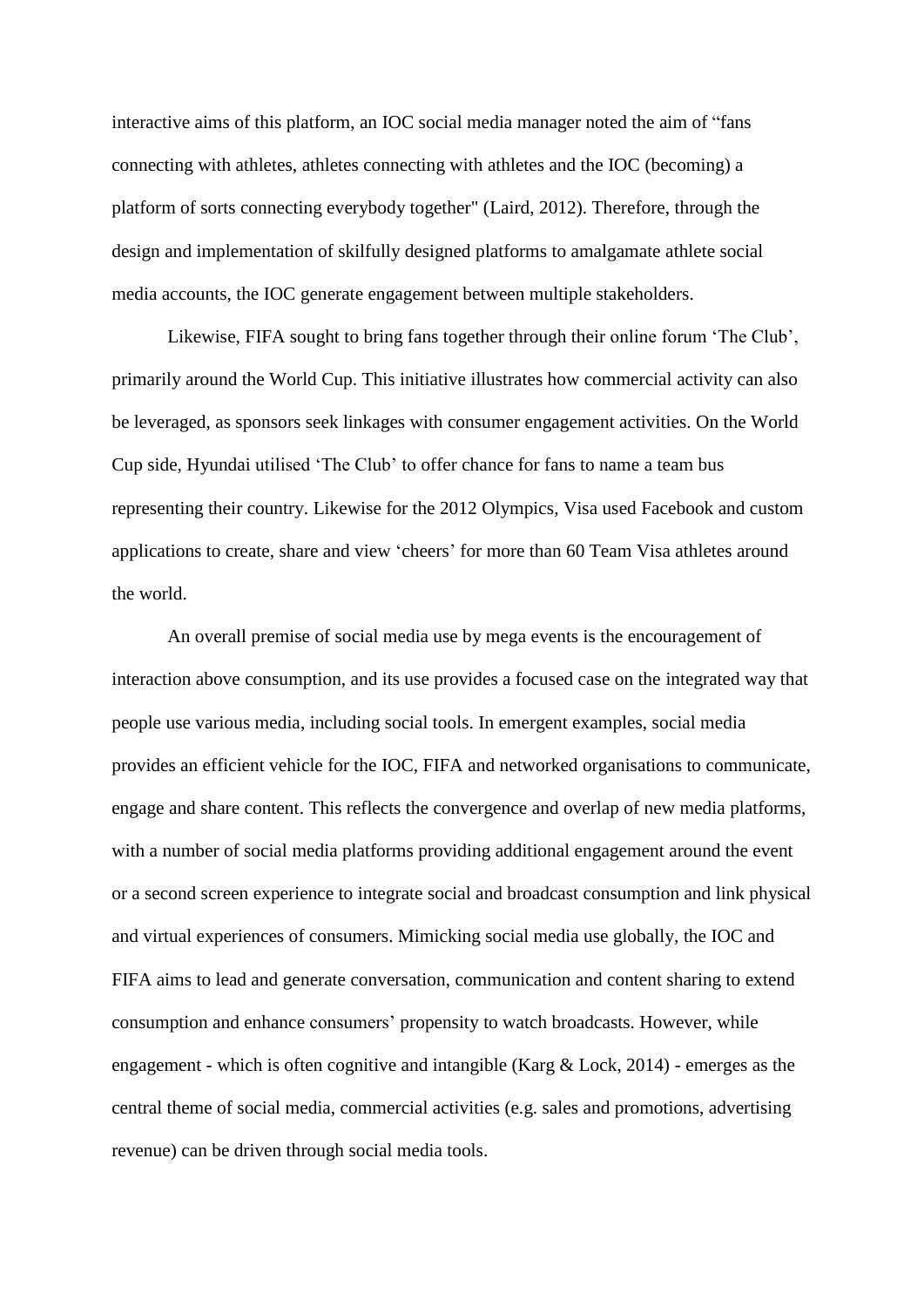#### **CRM and other New Media and Engagement Tools**

While the dominant focus of new media is on the social and broadcast activities described above, and sources of integration between them, there are a number of additional tools and categories of the new media mix that the IOC and FIFA mega events activate to add value to commerce or operations. The following section provides coverage of these, looking at examples of CRM or direct marketing, e-commerce, and game and reward based activities in mega events.

CRM platforms, such as databases, are often integrated with loyalty programs, online memberships, social channels or forums through new media initiatives to drive sales (e.g. ticketing) and engagement outcomes. FIFA and the IOC use the development and utilisation of commercial databases and direct marketing approaches in the lead up to, during and postevent phases. Alex Balfour, head of new media at LOCOG described "data generation (was) a very key driver" of IOC new media efforts for London 2012 noting an "opportunity to get closer to customers and generate revenue, especially for things like tickets and merchandise" (McElhatton, 2009). By the end of the 2012 Olympic Games, the event database amassed over 500 million contacts, providing a resource to record, track and communicate information with consumers. From this base, the event can communicate with ticket buyers, develop customised merchandise offers, disseminate promotions or rewards, and produce communications that seek to amplify event reach. Outcomes may be directly in relation to the event, or for targeted communication outcomes at global, event, sport, or country/regional levels. For example, isolating consumers or followers of a potential sport may have sporting or commercial benefit for a specific national body or sport federation post-event. In addition, the database doubles as a source of data and feedback, where organisations can track consumer patterns and insights to improve processes or outcomes relevant to the event or to generate prospects and contacts for future offerings. Such databases also provide a useful and attractive asset for partners and sponsors to leverage the value of commercial arrangements.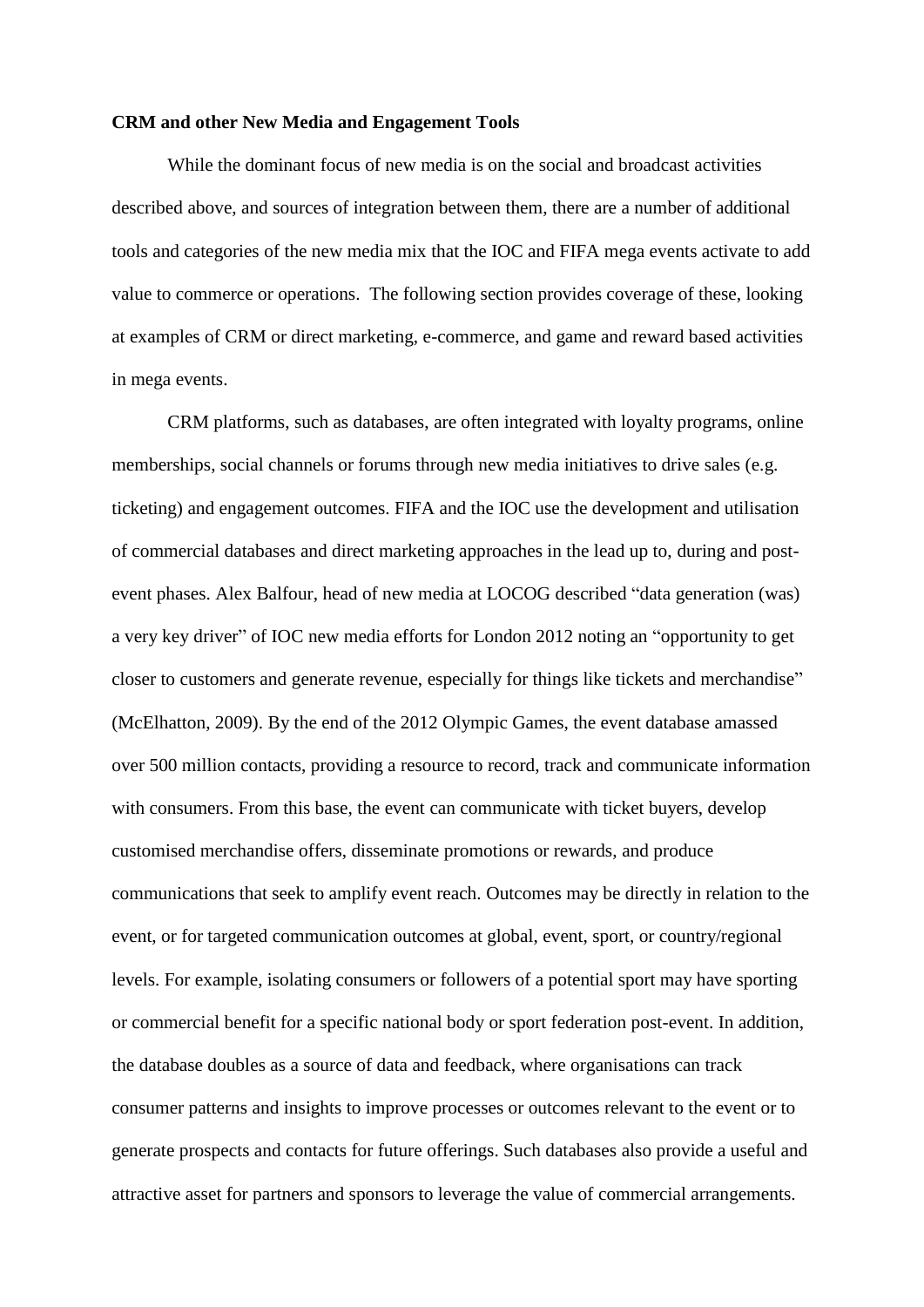In the context of mega events, characteristics of new media provide a ripe opportunity to add value and efficiency for e-commerce outcomes. Merchandise and ticketing functions in particular have been enhanced by the speed, customisability and data capabilities of new media, with a greater ease and functionality in their execution. Such functions – ticket purchase in particular – can be integrated with data analysis to aid sales processes or with social media activity to aid building of community and engagement outcomes. In addition, feedback mechanisms to aid and inform user experience for governing organisations and event organisers can be leveraged through data mining and analysis of consumer activity. Further, new media through the use of apps and communication courses can provide direct assistance to aid navigation, engagement with the venues and host site and enhance the experience at event locations. Apps and use of emergent technology such as that leveraging location based identification and interaction with consumers represent further opportunities for new media enhancement.

Linked to this, game and rewards based interactions have been used by mega event organisations to engage consumers and leverage the events – both live and for those following remotely. Recent examples have seen these capitalised by event organisers as well as across the network of organisations. Media and sport organisation have developed versions of fantasy sport or promotional competitions where players predict or 'tip' sporting outcomes related to major events. Likewise, broadcast and media partners develop interactive experiences for consumers, aligned with social and gamification features to enhance connection with an event, and to deliver benefits to multiple stakeholders. As an example, a Canadian consortium of broadcast partners created a 2012 Olympic platform designed to encourage the exploration and sharing of site content. Consumers could undertake a number of activities including puzzles and quizzes, and share their own content aligned with the games and broadcast online. Gamification tools including point systems, ladders and badges were used to track and reward consumption, with social and sponsor integration included in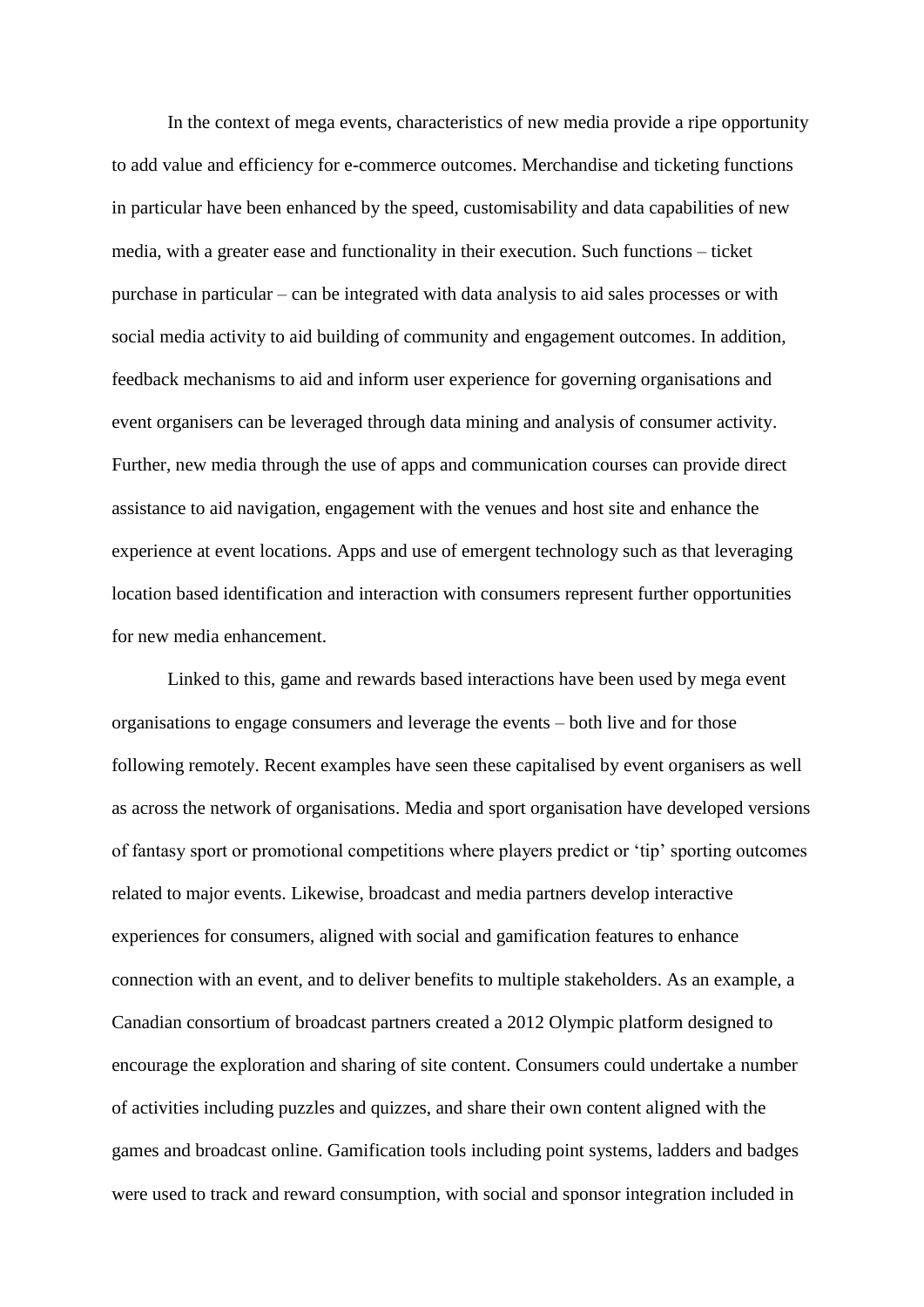the experience to facilitate revenue for the organisation (Gigya, 2015). More widely, and under the premise of service dominant logic, these activities seek to increase consumer engagement and the co-creation of value.

CRM and engagement tools in this latter group are less prominent than for broadcast or social, which are commonly accessed or utilised by a greater number of the Olympic or World Cup audience, and are therefore more visible in discussions or observations of new media. However, their use in a new media context represents unique or new ways of using direct marketing and engagement strategies, which demonstrate where new media can enhance business practice and outcomes associated with mega events.

#### **New Media Issues and Challenges**

Overall, many of the new media strategies and examples above represent a need for ongoing strategic transitions for the IOC and FIFA in the ongoing delivery of mega-events. Governing and organising bodies spend significant recourses on developing and enhancing their new media approaches, seeking to develop outcomes not only during the event, but benefits before and after the events as well. Operationally, there is a need for developing and refining organisational structures and capabilities to meet the needs for effective new media functions, as well as strategies and policies to leverage and protect business outcomes. The scale and ephemeral nature of the two events discussed here demonstrate some homogeneity in approaches to new media strategy. This applies to broadcast and social strategies, in particular, given both are publically consumed and generally quite similar across sport and new media. In these examples, both events use similar structure and resources in media distribution and likewise to communicate in the social and direct marketing spaces.

The major divergence in the IOC and FIFA approaches stems from the scope of each event and the level of complexity present in the network of the IOC. The numerous sports and high number of events in the Olympics creates a need to cater for a) more content and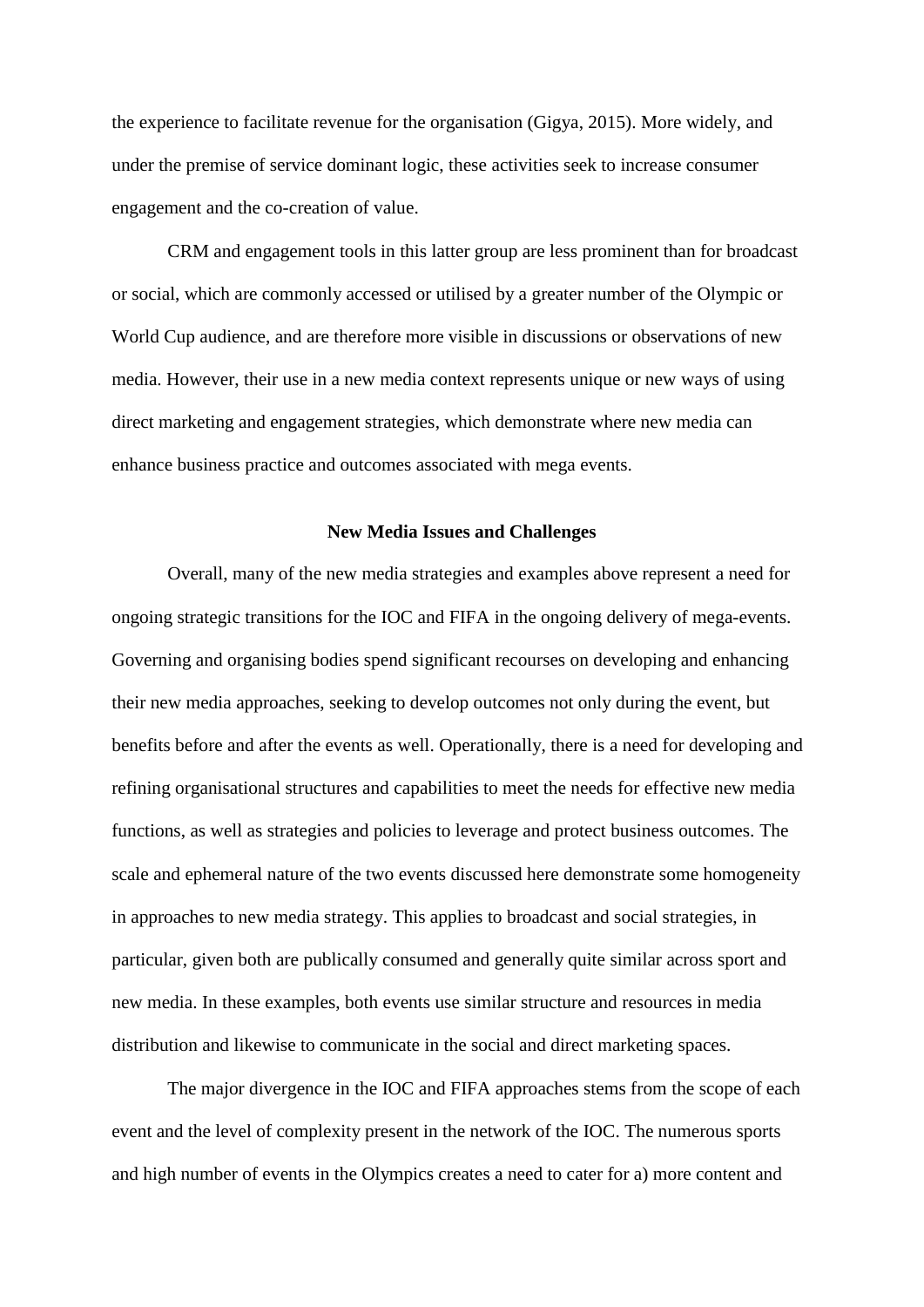channels required to provide coverage of the event; b) a more diverse audience base; and c) collaboration across organisations and stakeholders. This includes managing relationships and coordinating efforts with national governing bodies (as FIFA does on a smaller scale) alongside the production of content across a diverse suite of activities with varying consumer demands and reach.

Aspects of distribution and control are shifting the symbioses between media and sport. The proliferation of media channels and options challenges the symbioses and intersections of sport and media (Lefever, 2013). A prominent shift in the new media age is that organisations can increasingly create their own channels (Miah, 2014), with many organisations involved in multiple phases of content production and dissemination. This is evident for both the IOC and FIFA, where distribution channels have become much more complex with the emergence of digital technology and the expansion of new media. Such developments question the role of new and social media compared to the traditional media role. There have been suggestions that distribution via social media (i.e. highlights and up to date information released on digital channels prior to events being shown on delay on terrestrial broadcasts) could impact broadcast numbers and, in turn, the amount of rights fees paid for mega-events (Billings & Kim, 2014). The full impact of this scenario is unknown, but will continue to be an issue, particularly in markets and time zones not aligned with the major event.

There are a number of challenges and positives associated with the transition towards new media, particularly evident when considering the four aspects of new media introduced earlier in the chapter. Of these factors, the digital and interactive components produce advantages for mega events as platforms that encourage and facilitate increased participation and engagement. As a result, and particularly attributable to social media tools, the ability of consumers to co-create narratives and content with event organisers is flourishing. With the enhancement of interactive elements, Miah (2013) notes that new media has served to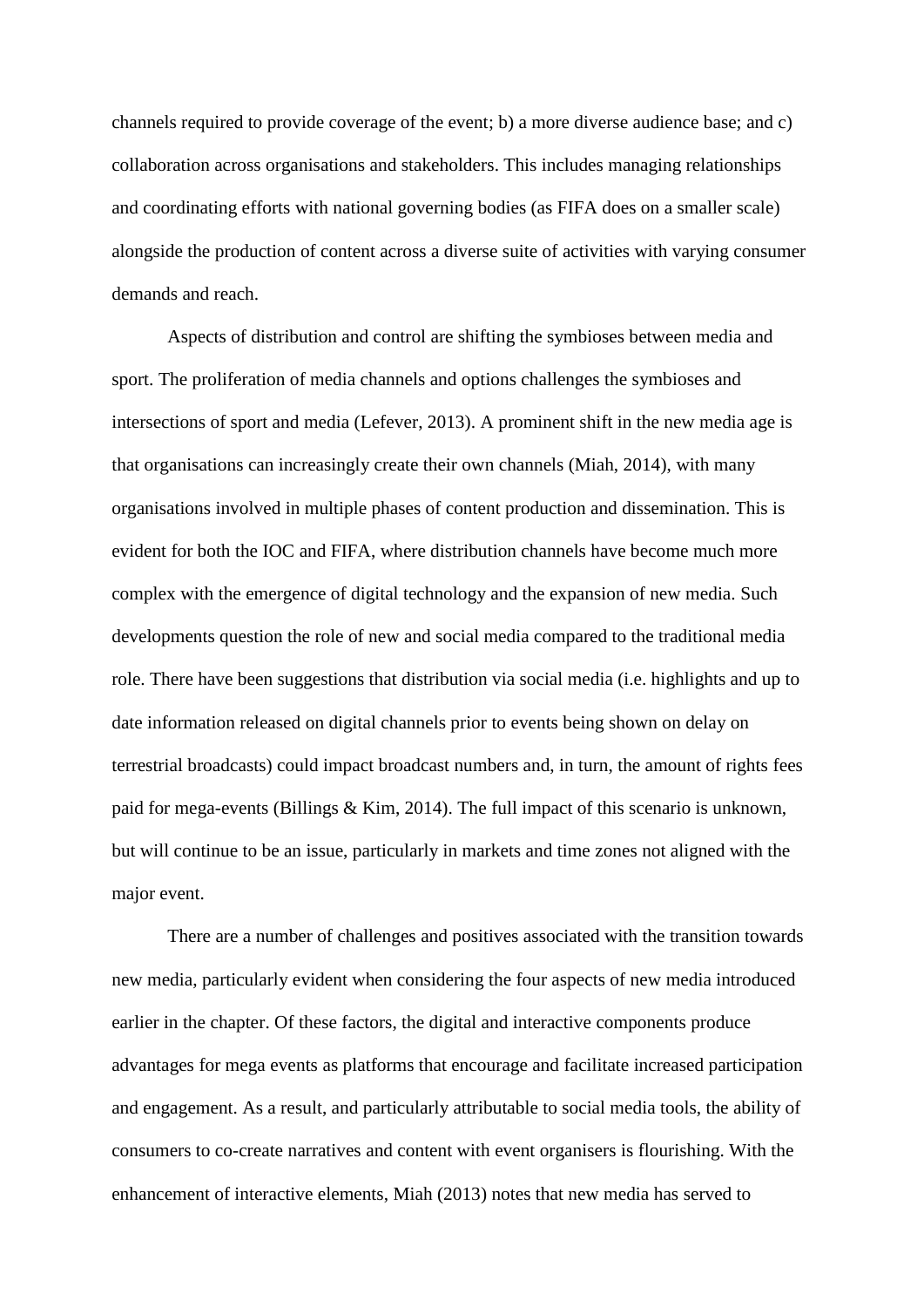'democratize' the narrative of Olympic media coverage, with the consumer led contribution and sharing of discussion "creating a richer set of views for audiences to consume" (p. 107).

The role of multiple stakeholders in the co-creation of content challenges the level of control mega events and organisers have over their content and message. Here, there is an increased need to monitor and, where necessary, control and protect the reputation of events and its partners. These efforts are made increasingly complicated given the characteristics of new media and digital technology, where many-to-many communication tools and the speed of dissemination ensure that negative stories can spread quickly and damage reputations of stakeholders and events. Olympic and World Cup events of the past and future have been the subject of negative stories and public narratives related to political protests, human rights, venue development costs and safety standards, aspects of national identity and the heavy handed social media policy of event organisers. Each of these topics have garnered negative attention.

In addition to negative press, both events must undertake and implement programs that protect their partners and sponsors from ambush marketing, a job made more difficult in the new media space. As well as working with host city legislations, events and organising bodies have taken significant steps to enact codes and regulation to protect official partners and their rights. Sponsorship and commercial partners are the source of large revenue streams, with the IOC noting that long-term marketing programmes enable the IOC to guarantee sustainability of the Olympic Movement and the Games (IOC, 2012). As such, partnership efforts around the games are heavily protected – seen most recently by efforts in London 2012 and Sochi 2014 which set new standards about what non-official businesses, as well as athletes could do, say and promote. New media provides instant and wide reaching platforms for organisations and athletes to communicate with fans, so digital technology has largely increased the complexity and effort mega-events need to undertake to protect partners.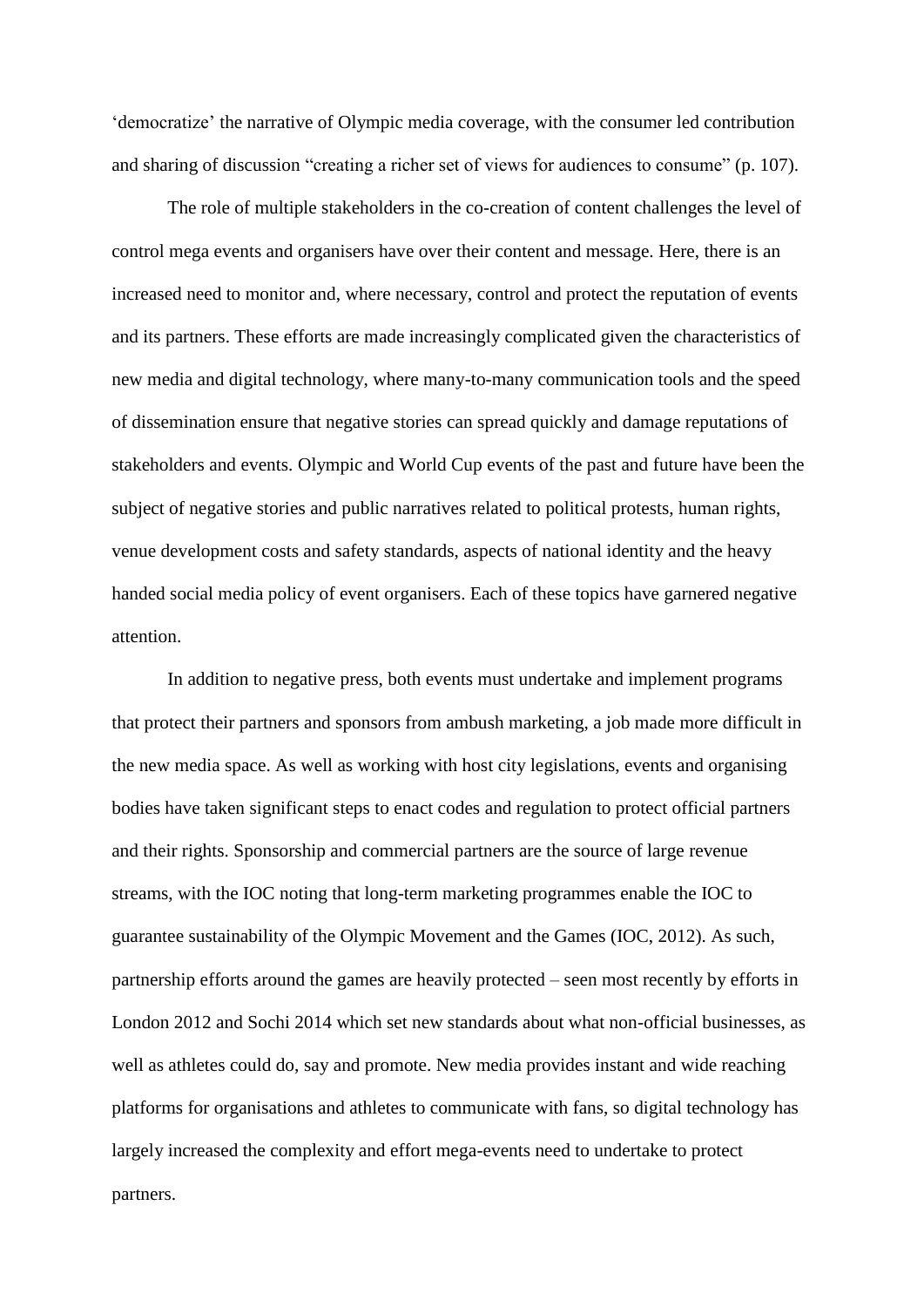The current new media context also provides implications for the development of message content. Most prominent here is an increased need for efficiency and an ability to cut-through the mass amount of official and unofficial content communicated around mega events. This is particularly relevant given the complexity of managing stakeholders for mega events such as the Olympics. Given new media stakeholders include international and national sport organisations representing large and small sports, athletes, organising committees, partners and consumers, there is a necessary focus on message creativity and clarity alongside timing and positioning to overcome the clutter of competing messages and organisations during major events.

Finally, the continuing development of mega events has perpetuated increasingly high demands on the requirements for host cities and organising committees in terms of facilities, technology and physical infrastructure to adequately deliver new media content and initiatives during the event. Mega events require substantial infrastructure including bandwidth capacity and access through to data management, security, storage and transfer. These require a range of physical and virtual infrastructure that are multiplied by the depth of content and diversity of individuals (e.g. fans and journalists) and organizations co-creating new media outcomes for event stakeholders. Likewise, the human and technical skills to develop and deliver new media programs – and the integration of new media activities with other organisational and marketing functions – provides an important and complex structural issue for mega events. Such issues are arguably of greater complexity for events like the Olympics and World Cup given the 'nomadic' nature of the events, with organising bodies and committees only existing in the years leading up to each event. As such, the infrastructure and human needs for digital or new media capacity represents a 'prime focus for future organizing committees' (Jessop, 2014) of major events in order to maintain the building blocks for new media strategies and outcomes.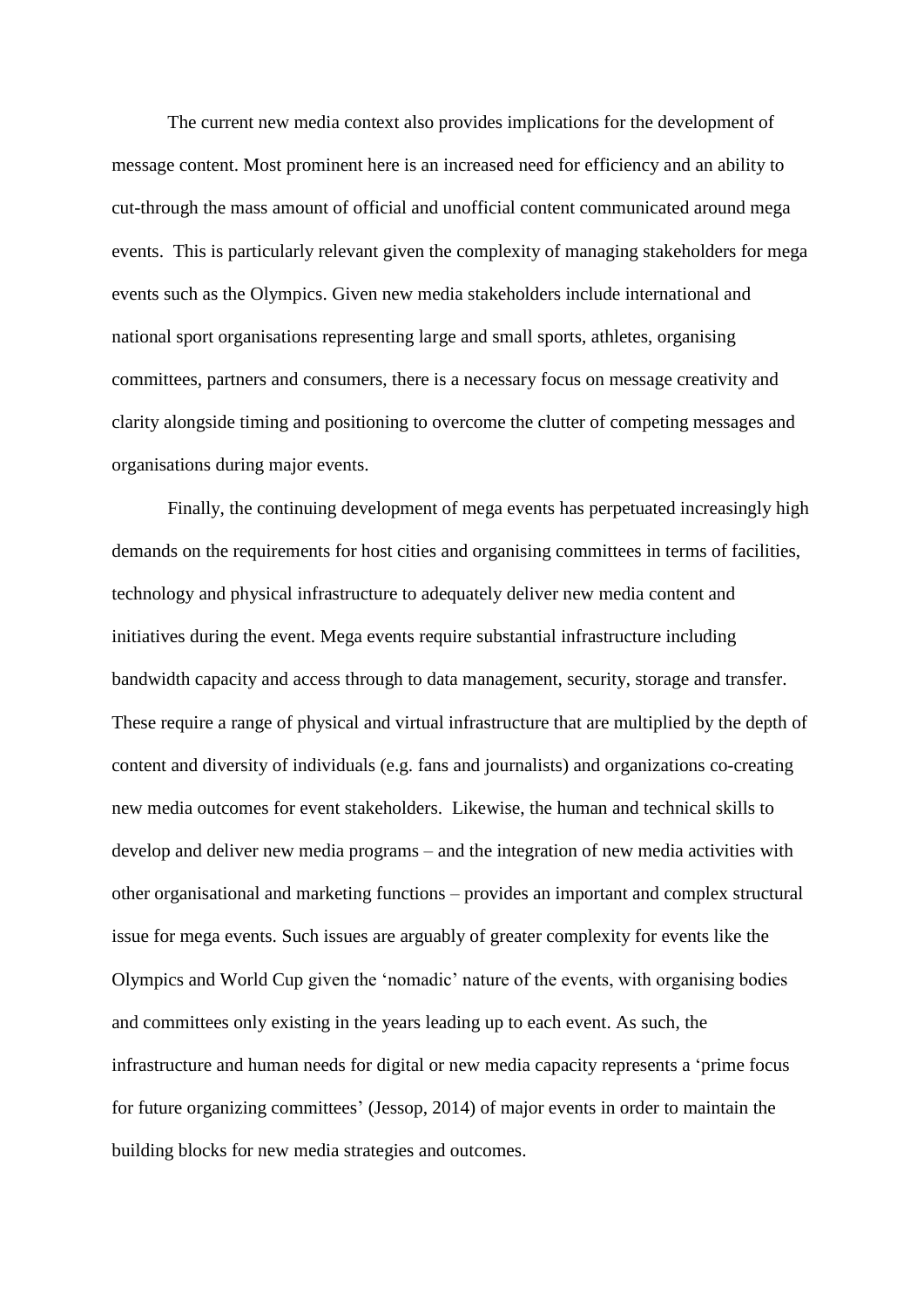# **Conclusion**

In this chapter, we have defined new media; presented a framework of how FIFA and the IOC use new media tools and explored some basic differences in implementation between the two events. Homogeneity in new media approaches drives definite similarities in terms of the broadcasting and social media functions of both organisations. However, innovation in terms of the campaigns used and the nature of the respective markets of each event creates variations. The Olympic Games experiences far more complexity in the management of new media strategies than the World Cup, purely because of the variety of sports and events it includes. However, this creates opportunities for the production of broadcast content using new technologies, social media platforms to enhance consumer engagement, and CRM initiatives to grow the IOC's participant sports after the event concludes.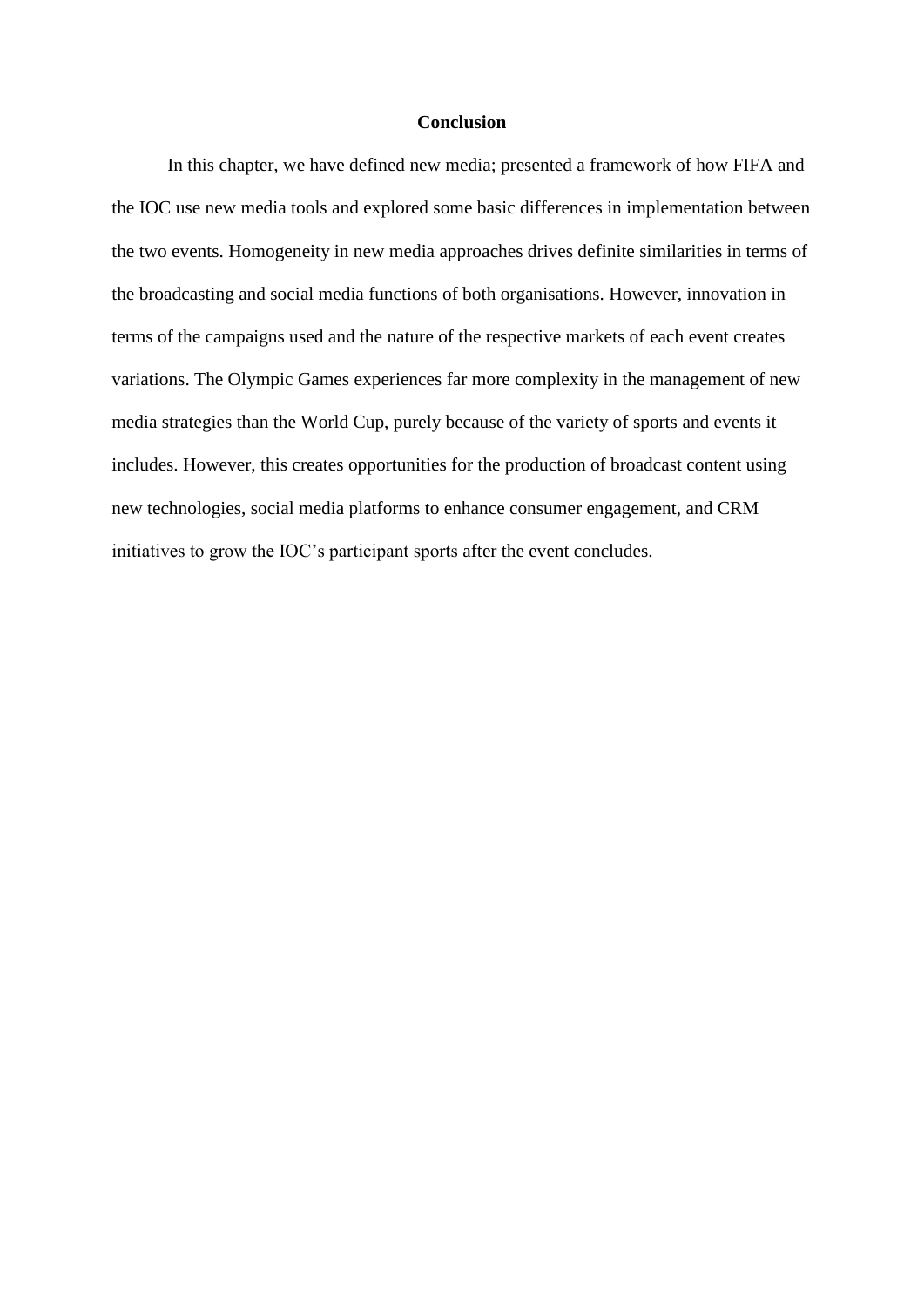#### **Reference List**

- Billings, A.C., & Kim, Y. (2014). The biggest spectacle on television's grandest stage: Shaping viewer experiences. In V. Girginov, V (Eds), *The Routledge Handbook of the London 2012 Olympic & Paralympic Games* (pp.184-194), Oxon: Routledge.
- Boyle, R., and Haynes, R. (2004). Football in the new media age. London: Routledge.
- Brodie, R., Hollebeek, L., Juric, B., & Ilic, A. (2011). Customer engagement: conceptual domain, fundamental propositions, and implications for research. *Journal of Service Research*, *14*, 1-20.
- Brodie, R., Ilic, A., Juric, B., & Hollebeek, L. (2013). Consumer engagement in a virtual brand community: An exploratory analysis. *Journal of Business Research*, *66*, 105– 114.
- Chadwick, S. & Burton, N. (2011). The evolving sophistication of ambush marketing: A typology of strategies. *Thunderbird International Business Review*, *53*, 709-719.
- DiMaggio, P. J., & Powell, W. W. (1983). The iron cage revisited: Institutional isomorphism and collective rationality in organizational fields. *American Sociological Review*, 48, 147–160.
- Filo, K., Lock, D., & Karg, A. (in press) Sport and social media research: A review. *Sport Management Review*, http://dx.doi.org/10.1016/j.smr.2014.11.001.
- Galperin, H., & Bar, F. (2002). The regulation of interactive television in the United States and the European Union. *Federal Communications Law Journal*, 55, 61-84.
- Gigya (2015) Canada's Olympic broadcast media consortium. [http://www.gigya.com/case](http://www.gigya.com/case-studies/gamification-case-study/)[studies/gamification-case-study/,](http://www.gigya.com/case-studies/gamification-case-study/) retrieved 1 February 2015**.**
- Hambrick, M., Simmons, J., Greenhalgh, G., & Greenwell, T. (2010). Understanding professional athletes' use of Twitter: A content analysis of athlete tweets. *International Journal of Sport Communication, 3*, 454–471.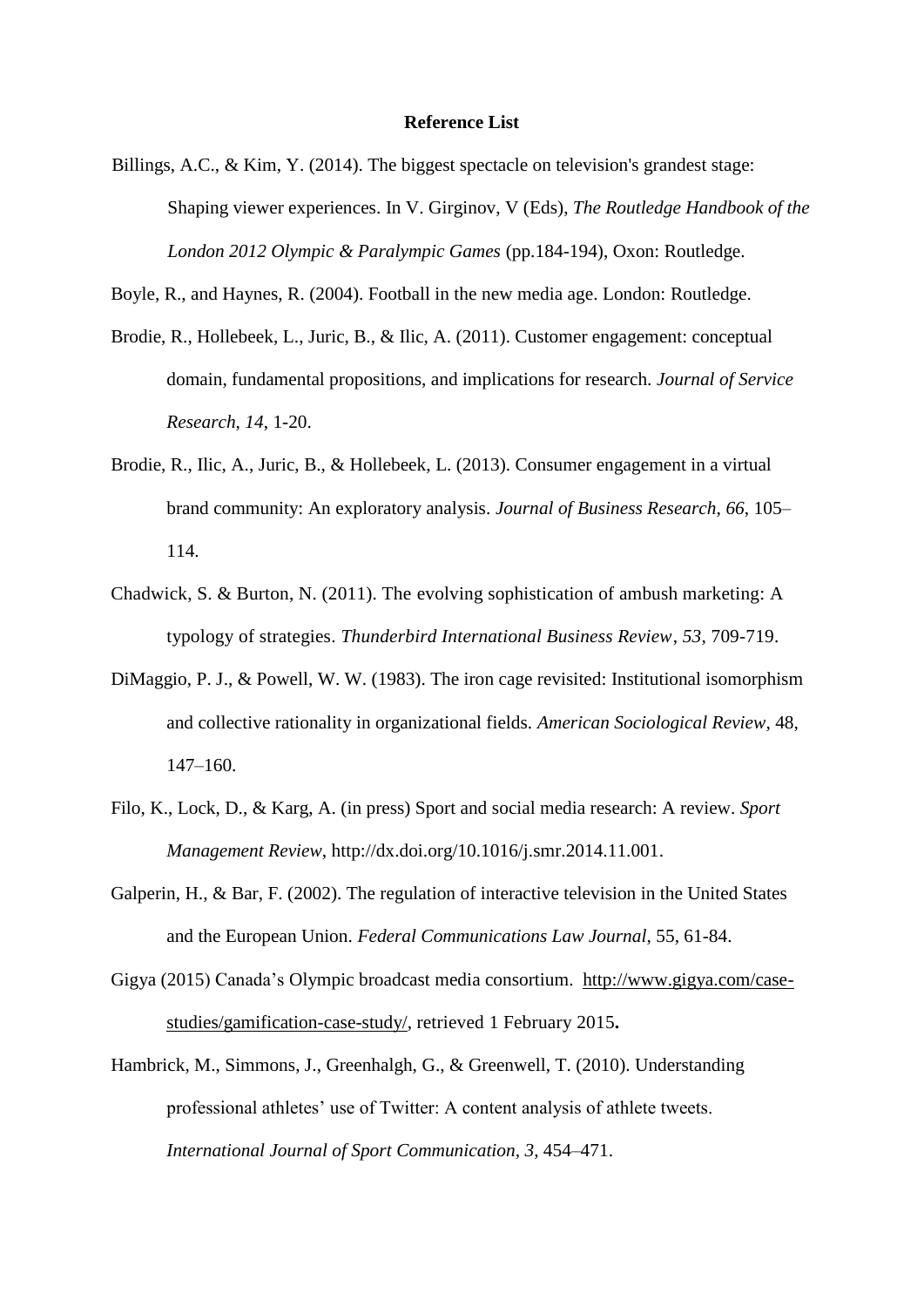IOC, (2012). London 2012 global broadcast report. December 2012, available at [http://www.olympic.org/olympic-broadcasting,](http://www.olympic.org/olympic-broadcasting) retrieved 1 February 2015.

- IOC, (2015). Sochi 2014 Global audience report. October 2015, available at [http://www.olympic.org/olympic-broadcasting,](http://www.olympic.org/olympic-broadcasting) retrieved 1 February 2015.
- Jakubowicz, K. (2006) "If not us, then who? Public service broadcasting and culture in the 21st century" (In:) Christian Nissen (Ed.) Making A Difference. Public Service Broadcasting in the European Media Landscape. Eastleigh: John Libbey Publishing.
- Jessop, A. (2014) The growth of social media usage poses new concerns for Olympic Games organizing committees. 24 February, 2014, available at [http://www.forbes.com/sites/aliciajessop/2014/02/24/the-growth-of-social-media](http://www.forbes.com/sites/aliciajessop/2014/02/24/the-growth-of-social-media-usage-poses-new-concerns-for-olympic-games-organizing-committees/)[usage-poses-new-concerns-for-olympic-games-organizing-committees/,](http://www.forbes.com/sites/aliciajessop/2014/02/24/the-growth-of-social-media-usage-poses-new-concerns-for-olympic-games-organizing-committees/) retrieved 1 February, 2015.
- Karg, A., & Lock, D. (2014). Using new media to engage consumers at the FIFA World Cup, in Frawley, S. & Adair, D. *Managing the Football World Cup* (pp. 25-46), London: Palgrave MacMillan.
- Kaplan, A. M., & Haenlein, M. (2010). Users of the world, unite! The challenges and opportunities of Social Media. *Business horizons*, *53*, 59-68.
- Klososky, S. (2012). Social technology: The next frontier, *Financial Executive*, *28*, 40-45.
- Laird, S. (2012). Olympics unveil social media hub to connect athletes and fans. 18 April 2012, available at [http://mashable.com/2012/04/18/olympics-unveil-social-media](http://mashable.com/2012/04/18/olympics-unveil-social-media-hub-to-connect-athletes-and-fans/)[hub-to-connect-athletes-and-fans/,](http://mashable.com/2012/04/18/olympics-unveil-social-media-hub-to-connect-athletes-and-fans/) retrieved 1 February, 2015.
- Lefever, (2012). New media and sport. The Hague: Asser Press.
- Manovich, L. (2001). *The Language of New Media.* London: MIT Press.
- Manovich, L. (2003). 'New media from Borges to HTML. In N. Wardrip-Fruin & N. Montfort (Eds), *The New Media Reader* (pp. 13-25)*.* Massachusetts: MIT Press.